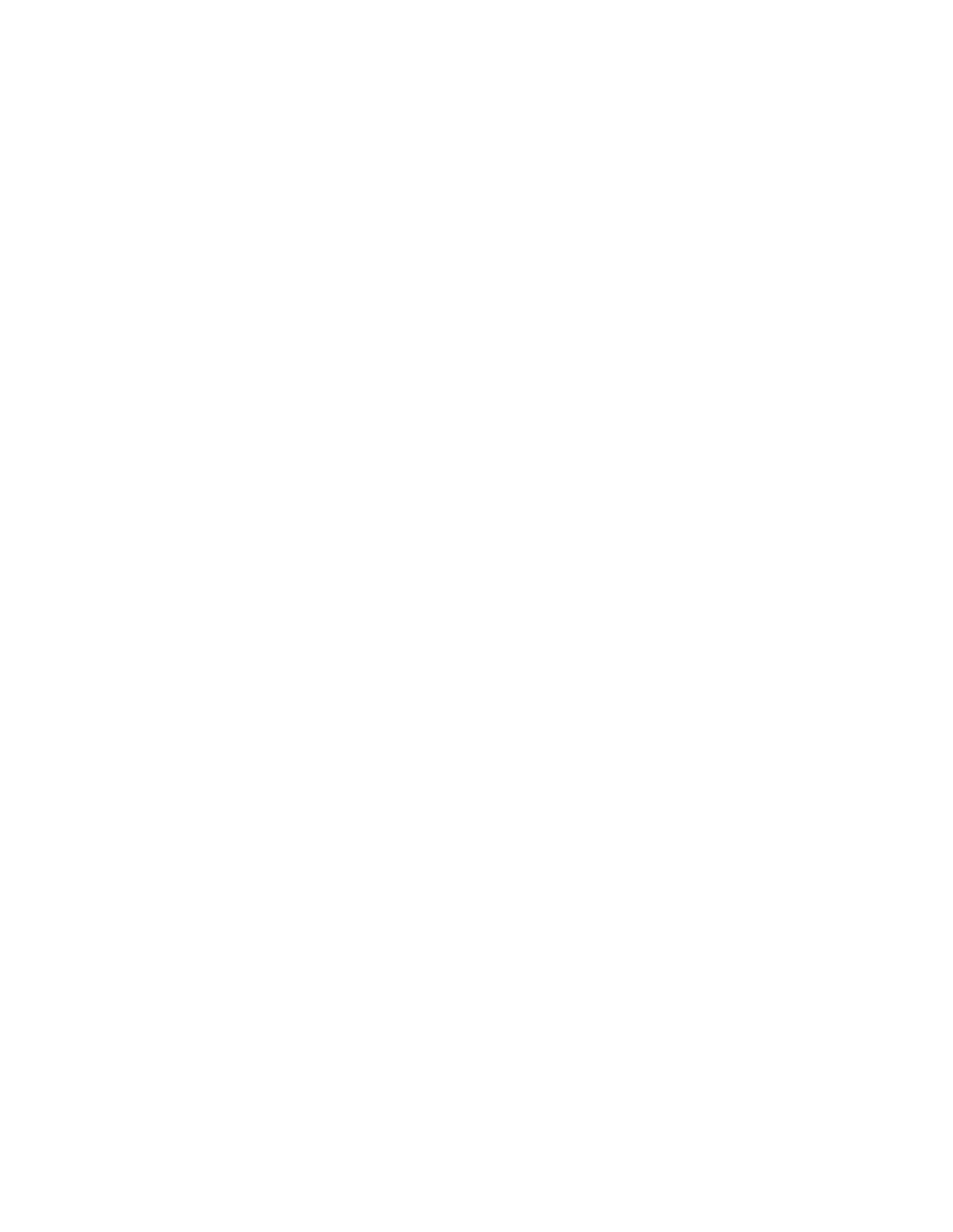# **Acknowledgements**

This report was prepared by Angela K. Laramie, MPH, Letitia K. Davis, Sc.D., Christine Miner, MPH, Vivian C. Pun, MPH, and James Laing, BS, of the Occupational Health Surveillance Program and Alfred DeMaria, Jr., MD, of the Bureau of Communicable Disease Control. Special acknowledgement goes to the members of the Massachusetts Department of Public Health Sharps Injury Prevention Advisory Committee who have dedicated substantial time and effort to guide the development of the Massachusetts Sharps Injury Surveillance System and the preparation of this report. In addition to Alfred DeMaria, Jr., MD, these members include: Gail Palmeri, RN, Phillip Adamo, MD, Karen Daley, RN, Anuj Goel, Chris Pontus, RN, Margaret O'Connor, RN and Margaret Quinn, Sc.D. Additional thanks to Helene Bednarsh, RDH, Catherine Galligan, MS, and Liz O'Connor, RN; who provided invaluable technical expertise and practical insights. Finally, special thanks go to the infection control, employee health department and other staff in Massachusetts hospitals who collected and provided the data on which this report is based. Many hospital staff provided helpful input in developing the reporting system and continued input is welcome.

This work was funded in part through a cooperative agreement with the National Institute for Occupational Safety and Health (U60/OH008490) of the Centers for Disease Control and Prevention.

To obtain additional copies of this report, contact:

Massachusetts Department of Public Health Bureau of Health Information, Statistics, Research and Evaluation Occupational Health Surveillance Program 250 Washington Street, 6<sup>th</sup> Floor Boston, MA 02108

617-624-5632

Sharps.Injury@state.ma.us

This report is also available on line at MDPH's website: www.mass.gov/dph/ohsp

Suggested citation:

Massachusetts Department of Public Health Occupational Health Surveillance Program. (2010) Sharps Injuries among Hospital Workers in Massachusetts, 2010: Findings from the Massachusetts Sharps Injury Surveillance System.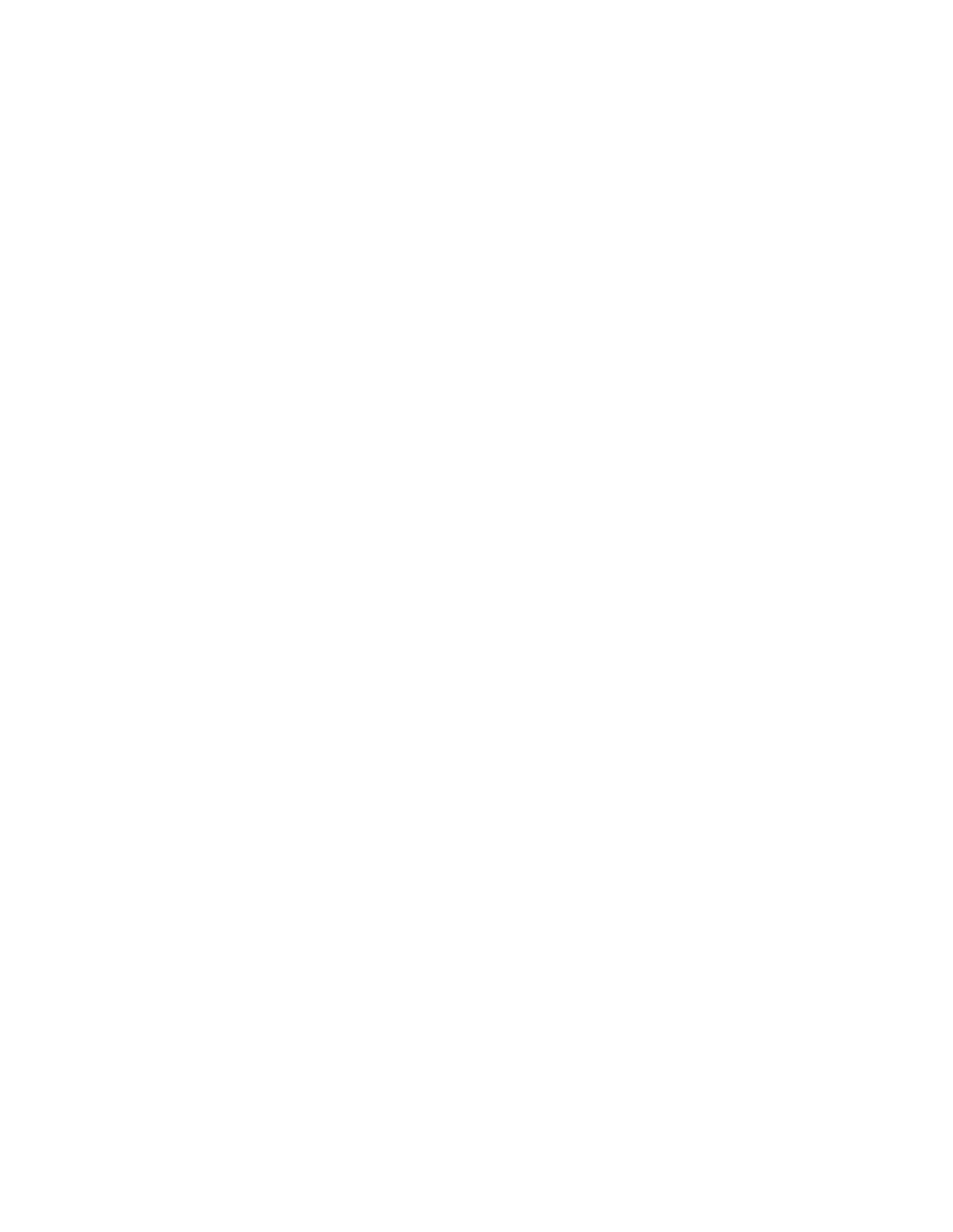| Contents                                                                         |                 |
|----------------------------------------------------------------------------------|-----------------|
| Background                                                                       | Page<br>1       |
| <b>Methods</b>                                                                   | $\overline{2}$  |
| Data Highlights                                                                  | 3               |
| Limitations                                                                      | $\overline{7}$  |
| <b>Discussion</b>                                                                | $\overline{7}$  |
| References                                                                       | 10              |
| Appendices                                                                       |                 |
| A. Detailed Tables of Sharps Injuries among Hospital Workers, All Hospitals      |                 |
| Work Status of Injured Worker                                                    | 12              |
| Occupation of Injured Worker                                                     | 12 <sup>2</sup> |
| Department where Incident Occurred                                               | 13              |
| Procedure for which Device was Used                                              | 14              |
| Device Involved in the Injury                                                    | 15              |
| <b>Sharps Injury Prevention Feature</b>                                          | 16              |
| Mechanisms of Sharps Injury Prevention Feature                                   | 17              |
| When the Injury Occurred                                                         | 17              |
| How the Injury Occurred                                                          | 17              |
| Device by Presence of Sharps Injury Prevention Features                          | 19              |
| Procedure by Devices With and Without Sharps Injury Prevention Features          | 19              |
| B. Detailed Tables of Sharps Injuries among Hospital Workers by Number of        | 20              |
| Licensed Hospital Beds, All Hospitals                                            |                 |
| C. Detailed Tables of Sharps Injuries among Hospital Workers by Teaching Status, | 22              |
| <b>All Hospitals</b>                                                             |                 |
| D. List of Selected Resources about Bloodborne Pathogen Exposures for Health     | 24              |
| <b>Care Workers</b>                                                              |                 |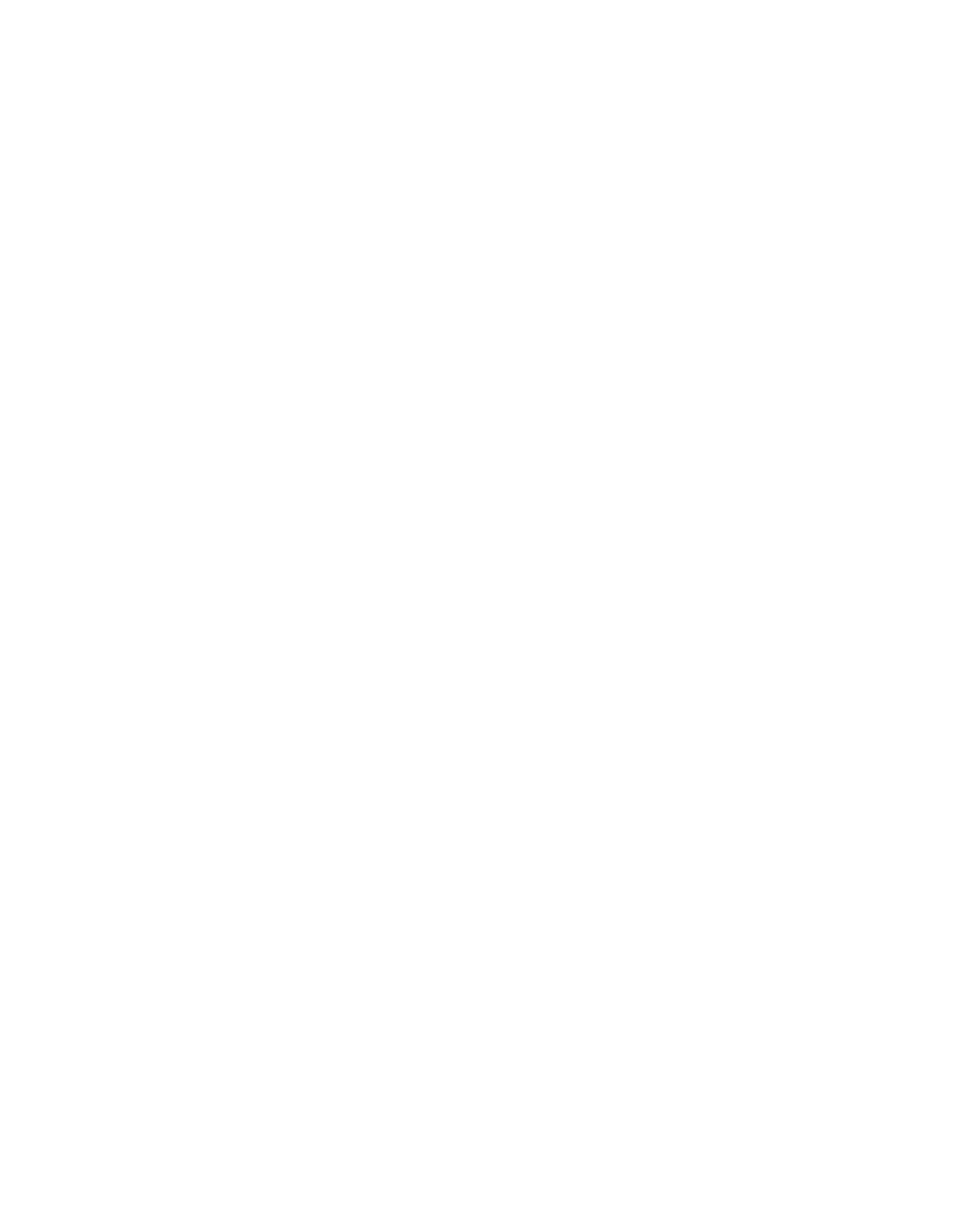## **BACKGROUND**

#### Sharps Injuries

Health care worker exposures to bloodborne pathogens as a result of injuries caused by contaminated needles and other sharp devices, also known as percutaneous injuries, are a significant public health concern. Estimates by the U.S. Centers for Disease Control and Prevention (CDC) put the number of sharps injuries in healthcare as well in excess of half a million each year, with about half of those injuries, or approximately 1,000 percutaneous injuries per day, occurring in U.S. hospitals (Panlillio et al., 2004). While several studies report that injuries occur frequently to nurses, physicians and technicians, housekeeping and other support staff are also at risk (Hiransuthikul, Tanthitippong & Jiamjarasrangsi, 2006). As a measure of likelihood of injury among hospital workers, it has been estimated that 28 sharps injuries occur annually for every 100 occupied hospital beds (Perry, Parker & Jagger, 2009).

Sharps injuries have been associated with occupational transmission of hepatitis B (HBV), hepatitis C (HCV) and human immunodeficiency virus (HIV) as well as over 20 other pathogens (OSHA, 2001). U.S. Public Health Service guidelines provide recommendations for post-exposure management of all workers who have sustained occupational exposure to bloodborne pathogens (CDC, 2001; CDC, 2005). These guidelines provide information for determining when post-exposure prophylaxis is appropriate. Preventive medical treatment following exposure may decrease the likelihood of infection with HIV and HBV (Cardo et al., 1997; CDC, 2001). The average direct costs, including laboratory costs for tests of both source patients and exposed employees, labor costs associated with testing and counseling, and the costs of post-exposure prophylaxis, are estimated to be \$3,042 (ranging from \$1,663 to \$4,838) (O'Malley, Scott, Gayle, Dekutoski, Foltzer, Lundstrom, et al., 2007).

Sharps injuries are preventable and the overall goal should be their elimination. As a step in that direction, the U.S. Public Health Service has called for the reduction of sharps injuries among health care workers by 30% as a national health objective for 2010 (DHHS, 2006). In addition, health care facilities are required by federal regulations to implement comprehensive plans to reduce these injuries. Preventing sharps injuries requires the combined effort of government agencies, employers, and equipment manufacturers, as well as health care workers themselves. Elements of a successful sharps injury prevention program, as outlined by the CDC, include: promoting an overall culture of safety in the workplace, eliminating the unnecessary use of needles and other sharp devices, using devices with sharps injury prevention features (SESIPs), employing safe workplace practices, and training health care personnel (CDC, 2008). Sharps injury surveillance is also a key component of a comprehensive program.

Prior to 2000, while some national data had been collected, little was known about the extent and distribution of sharps injuries among health care workers in Massachusetts. In 2001, pursuant to An Act Relative to Needlestick Injury Prevention (MGL Chapter 111 §53D) the Massachusetts Department of Public Health (MDPH) promulgated regulations requiring acute and non-acute care hospitals licensed by the Department to implement sharps injury prevention plans and also to report sharps injury data to MDPH. This led to the establishment of the Massachusetts Sharps Injury Surveillance System, which has collected data from all MDPH licensed hospitals for the past eight years (2002-2010).

#### The Massachusetts Sharps Injury Surveillance System

MDPH regulations, mirroring the federal Occupational Safety and Health Administration (OSHA) Bloodborne Pathogen Standard (29 CFR 19101.1030) revised in 2001, require that hospitals licensed by MDPH use devices with sharps injury prevention technology, develop exposure control plans, and maintain logs of worker injuries with contaminated sharps. MDPH also requires that hospitals submit the data from their sharps logs annually to the Department. Data are reported to the Sharps Injury Surveillance System electronically using the Annual Summary of Sharps Injury form. The data reported are compiled and published to guide state efforts to prevent sharps injuries and promote action at the local level. The surveillance system provides information about occupations at risk as well as devices,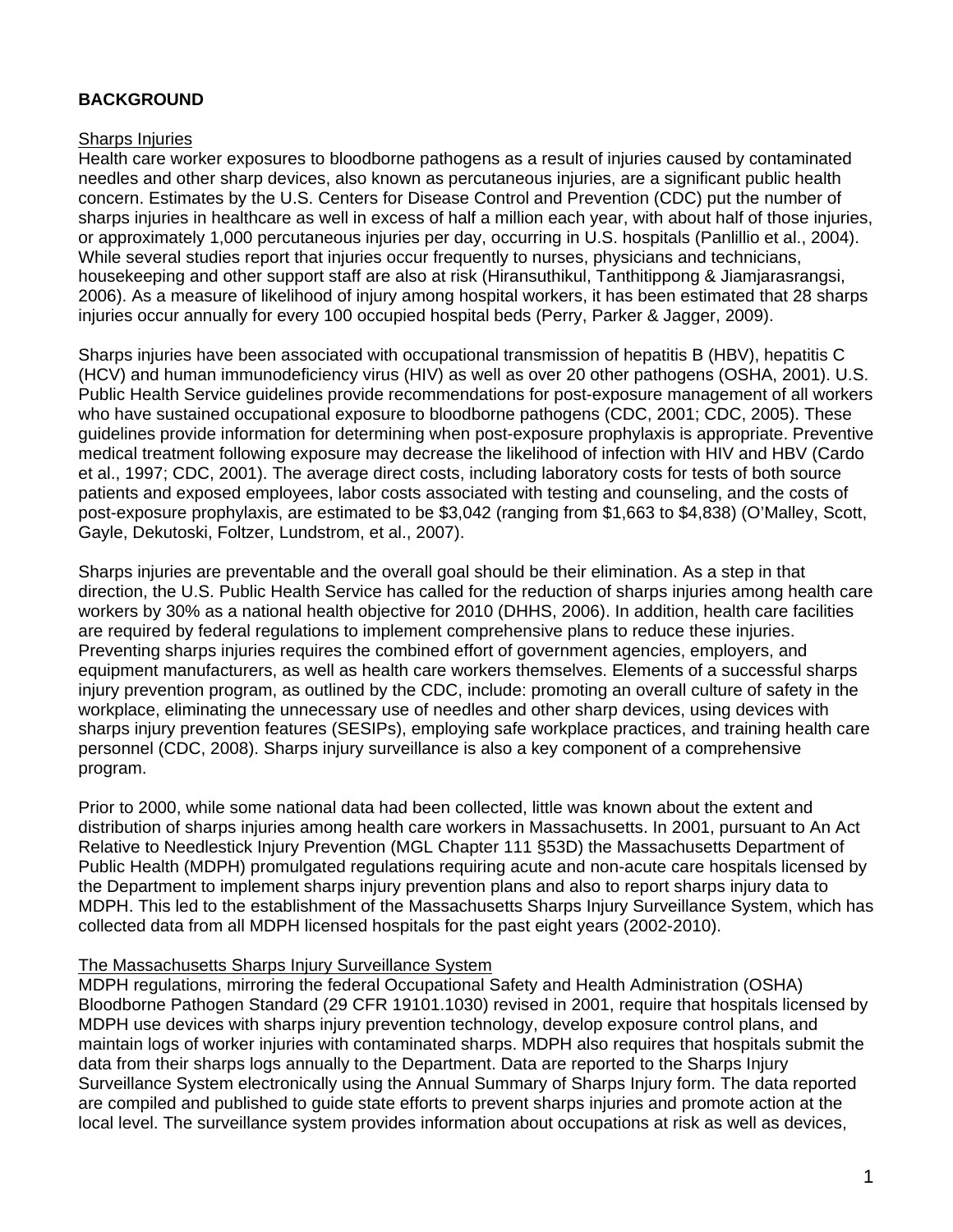procedures and departments associated with sharps injuries. It also serves as a vehicle for hospitals and health care workers in Massachusetts to share information about successful prevention strategies.

The Massachusetts Sharps Injury Surveillance System is intended to provide information that can assist Massachusetts hospitals and health care workers in targeting and evaluating efforts to reduce the incidence of sharps injuries and the associated human and economic costs. Comprehensive reports of surveillance findings for 2002, 2003 and 2004 have been produced, as well as annual surveillance updates for 2005 to 2009 respectively.<sup>1</sup> This brief report includes findings from the Massachusetts Sharps Injury Surveillance System for the 2010 data collection period. For the first time, information on mechanisms of the sharps injury prevention features is presented (see Figure 4). Findings are presented by hospital size categories, by teaching status as well as for all hospitals combined to allow hospitals to compare their individual experiences with those in similar facilities. Input from hospitals and health care workers regarding the surveillance activities and the content of this report is highly welcome. MDPH looks forward to continued collaboration in maintaining an effective sharps injury surveillance system to improve the health and safety of health care workers in Massachusetts.

## Underreporting of Sharps Injuries

Underreporting of sharps injuries by employees is well documented in the literature with estimates ranging from 22% to 99%, and has been found to vary by occupation and by hospital (Perry, 2000; Avarado-Ramy et al., 2003; Kotelchuck et al., 2004; Sohn et al., 2004, Au et al., 2008; Nagao et al., 2009). There are many reasons why healthcare workers may not report sharps injuries: they may perceive that the injuries or the source patients are low risk; they may fear the diseases to which they have potentially been exposed; they may have concerns about job security or the extra paperwork and time involved in follow-up. In addition, they may lack information and training about appropriate reporting procedures or the reporting procedures themselves may be inadequate (Tandberg, Stewart & Doezema, 1991). Hospitals with well established sharps injury surveillance programs and strong safety cultures may identify and report more injuries than hospitals with less well developed programs. Underreporting must be taken into account in interpreting the findings presented in this report. Hospitals, in evaluating their own data, should do so within the context of their own sharps injury surveillance and prevention programs. Assessment of underreporting should be an integral part of sharps injury prevention activities.

# **METHODS**

# Population under surveillance

All health care workers in acute and non-acute care hospitals licensed by MDPH, as well as any satellite units (e.g., community health centers, ambulatory care centers) operating under a hospital license, are included in the population under surveillance.

# Reportable exposure incident

A reportable exposure incident is defined as an exposure to blood or other potentially infectious materials as a result of an event that pierces the skin or mucous membranes during the performance of an employee's duties. A sharps injury is also considered an exposure incident if the worker is injured with a clean sharp or device (before use) through contaminated gloves or other contaminated mediums. An injury involving a clean device without any contact with infectious materials is not considered an exposure incident. See the MPDH report *Sharps Injuries among Hospital Workers in Massachusetts, 2004: Findings from the Massachusetts Sharps Injury Surveillance System* 

(www.mass.gov/Eeohhs2/docs/dph/occupational\_health/injuries\_hospital\_2004.pdf) for a more detailed description of the surveillance system and methods.

l

<sup>&</sup>lt;sup>1</sup> "Sharps Injuries among Hospital Workers in Massachusetts" for 2002, 2003, 2004, 2005, 2006, 2007, 2008 and 2009 can be downloaded from www.mass.gov/dph/ohsp under "Needlesticks and Other Sharps Injuries" and "Data and Statistics".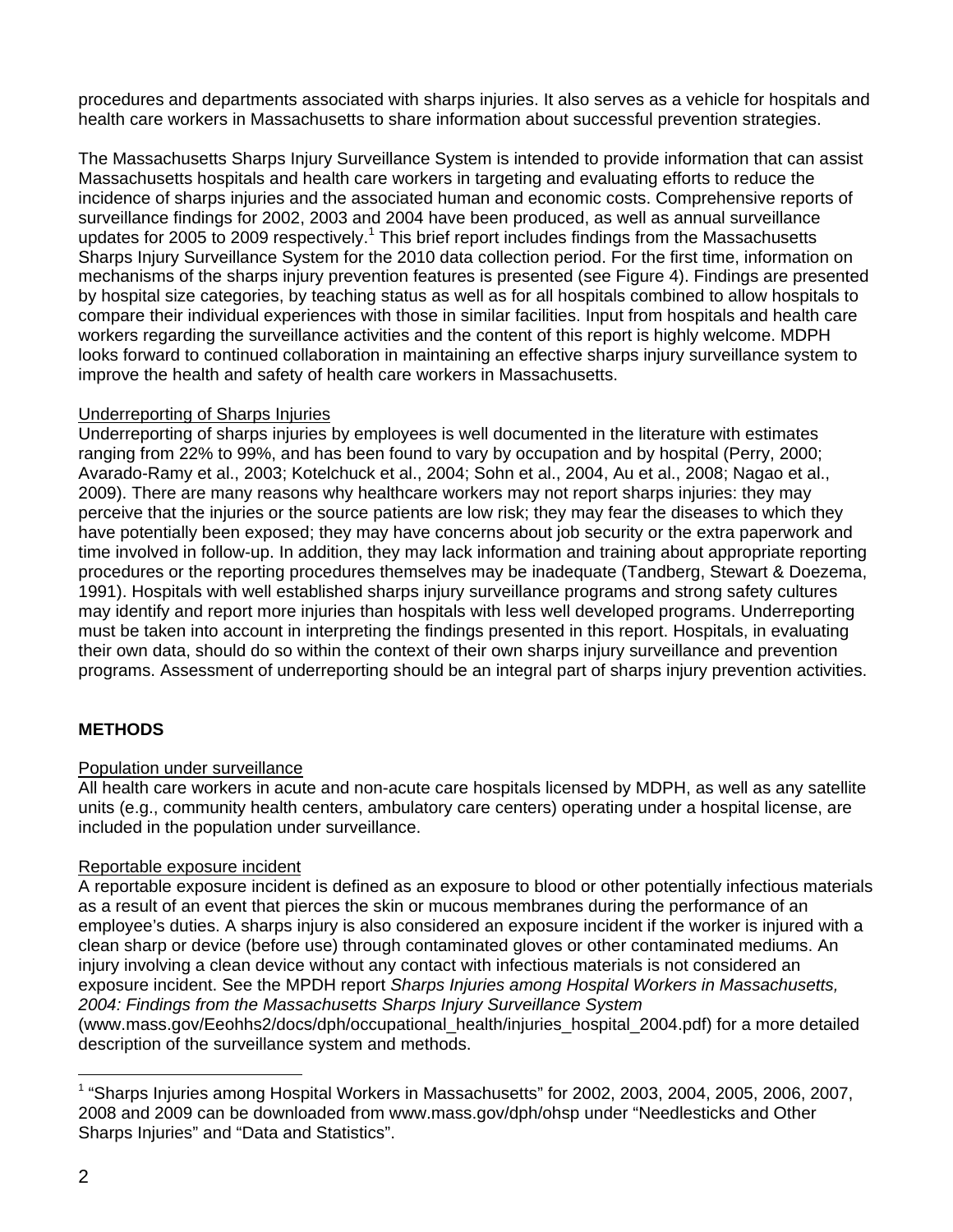#### Data presented

Frequencies (counts and percents) are presented for each of the data elements collected, with the exception of brand/model of device. Findings are presented for all hospitals combined (Appendix A) as well as by hospital size categories (defined by number of licensed beds) (Appendix B) and by teaching status (Appendix C) to allow hospitals to compare their individual experiences with those in similar facilities. Rates using the number of licensed beds as the denominator are presented by hospital size.

### **DATA HIGHLIGHTS**

All 98 hospitals licensed by MDPH submitted Annual Sharps Injury Reports containing information about sharps injuries sustained by Massachusetts hospital workers in 2010. The number of sharps injuries reported by individual hospitals ranged from 0 to 339, with over half of the hospitals reporting fewer than 20 injuries. The extent to which a high number of reported injuries in a hospital reflects a true higher incidence of injuries or better sharps injury reporting practices is unknown.

The 22 Massachusetts teaching hospitals reported 67% (1,964) of all sharps injuries. Teaching status is strongly correlated with hospital size; nearly half of the teaching hospitals (41%, 9) have over 300 beds. Detailed findings for all hospitals are presented in Appendix A. Summary tables of findings by hospital size and teaching status are provided in Appendices B and C.

#### **Overview**

- A total of 2,947 sharps injuries among hospital-based health care workers in Massachusetts were reported for the surveillance period January 1 to December 31, 2010. This is similar to the annual number of sharps injuries reported in previous years.
- Eighty-eight percent of the injured workers (2,596) were hospital employees, 8% (235) were nonemployee practitioners, 3% (93) were students, and less than 1% (9) were temporary or contract employees.

#### **Occupation and Department**

- Physicians sustained more injuries (37%, 1,078) than any other occupational group, followed by nurses (36%, 1,060). Close to half of the injuries in the physician category were sustained by interns and residents. Physicians accounted for proportionately more injuries in large hospitals (> 300 licensed beds) (46%, 819).
- Technicians, such as surgical technicians and phlebotomists, sustained 17% (511) of the injuries. Four percent (119) of the injuries were sustained by support service workers, of whom over half (62) were housekeepers.

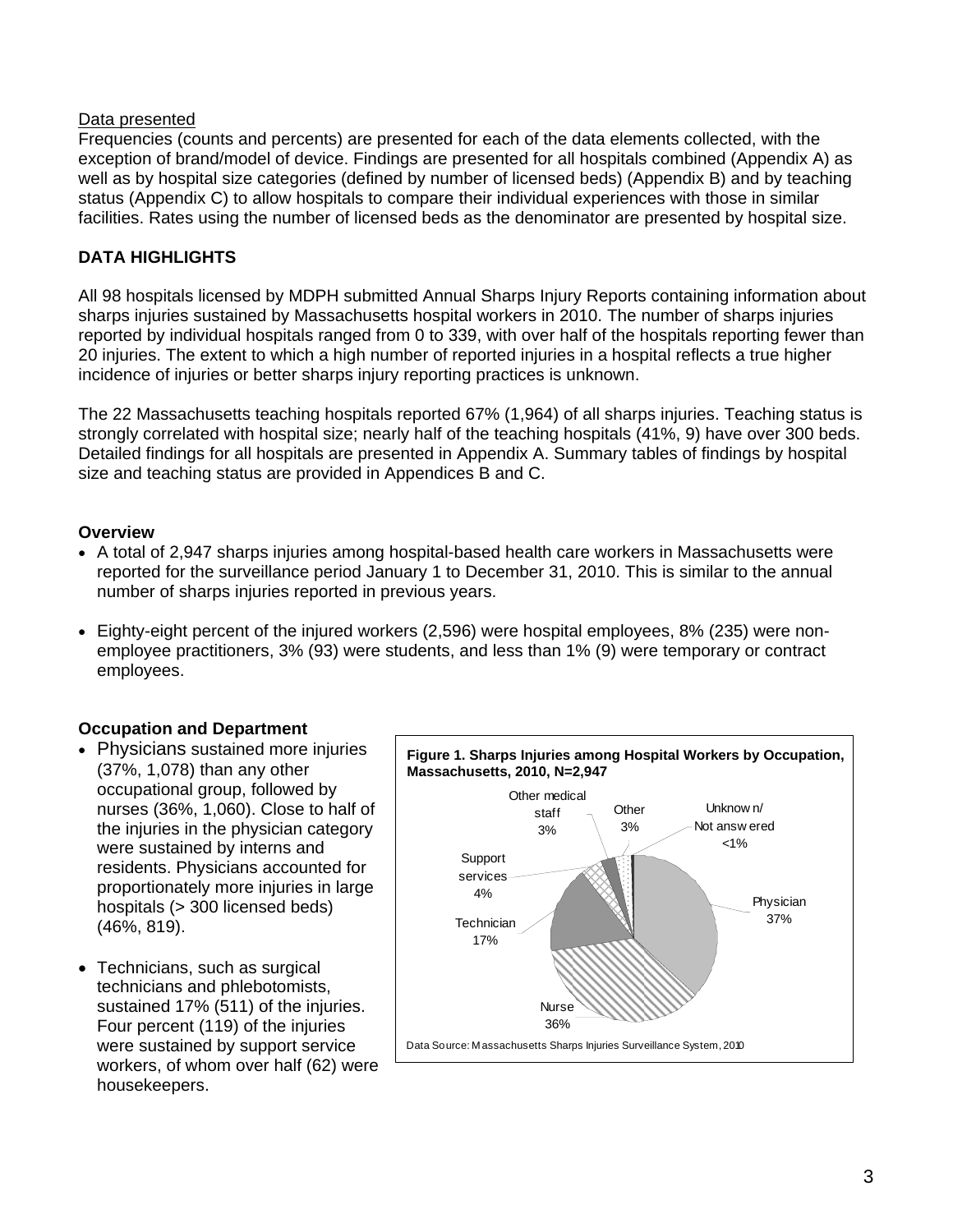• Injuries occurred most frequently in operating rooms (32%, 948) followed by medical / surgical wards (16%, 465). Nine and eight percent of injuries occurred in intensive care units (277) and emergency departments (250) respectively.

## **Type of Device**



- Hollow bore needles, which include hypodermic needles/syringes, winged steel needles, vacuum tube collection devices and IV stylets, as a group accounted for 51% (1,507) of all injuries reported. Hypodermic needles/syringes accounted for more injuries (29%, 849) than any other type of device.
- Injuries involving solid sharp devices, including suture needles, scalpels and glass, accounted for 32% (947) of all injuries. Injuries involving suture needles accounted for 23% (690), followed by scalpel blades (8%, 238) and glass items (1%, 19).

# **Sharps Injury Prevention Features & Mechanisms**

• Of the 2,753 (93%) injuries with devices for which information regarding the presence of engineered sharps injury prevention features was recorded, over half (57%, 1,558) involved devices without engineered sharps injury prevention features. Hypodermic needles/syringes lacked these features in 24% (201) of the injuries associated with these devices, even though hypodermic

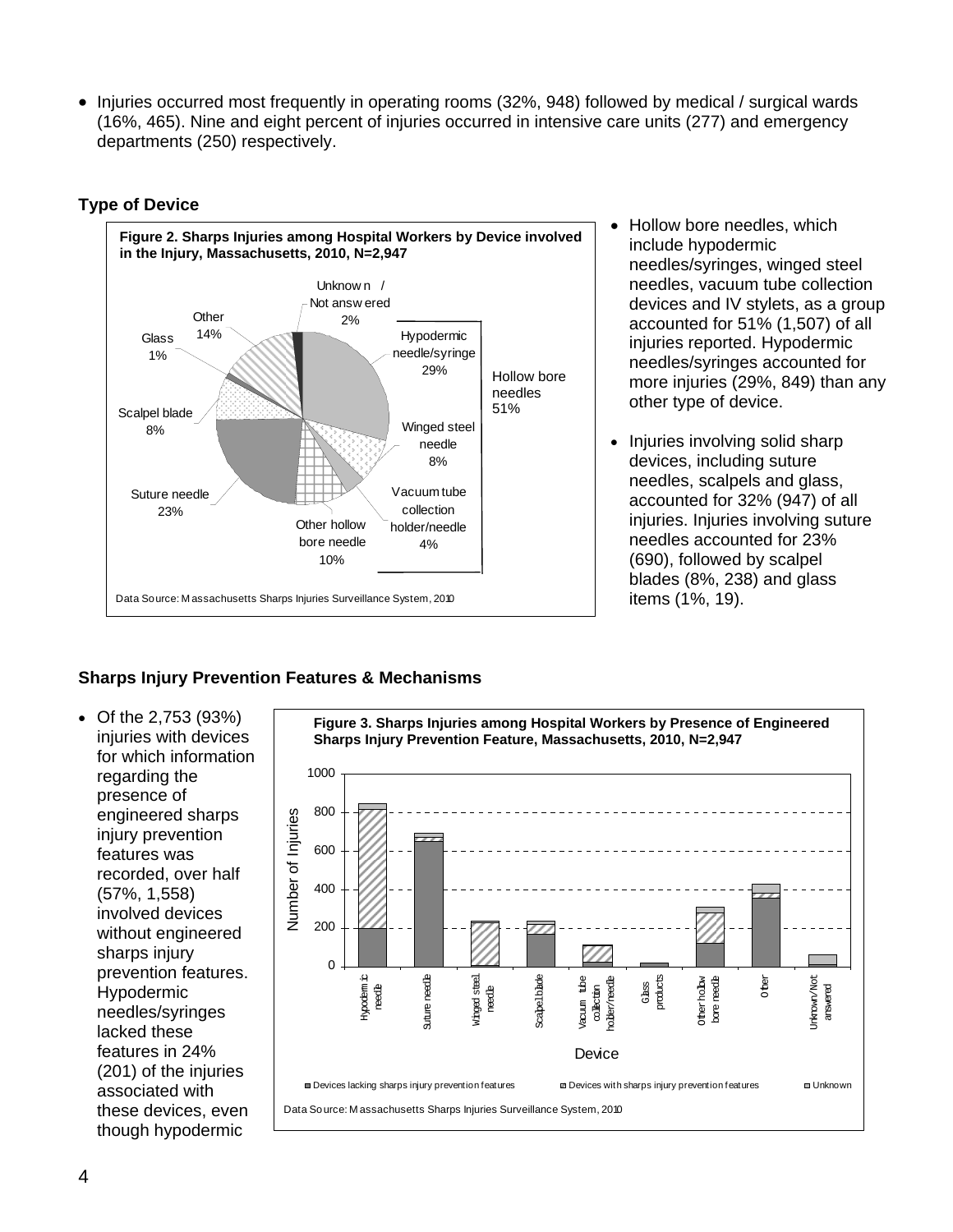needles/syringes with engineered sharps injury prevention features have been available on the market for the past 14 years. By contrast, only 4% (9) of winged steel needles and 22% (25) of vacuum tube collection holder/needles associated with injuries lacked these features.



• Of the 1,124 (38%) injuries involving devices with sharps injury prevention features for which detailed information about the mechanism of the feature was provided, injuries occurred most often with devices with a sliding sheath (474, 42%). The hinged arm and retractable mechanisms accounted for 308 (38%) and 263 (24%) injuries respectively.

There are many different mechanisms of sharps injury prevention features along the continuum from active to passive technology. Active technology requires the user to complete additional steps to engage the sharps injury prevention feature (e.g., hinged arm). Passive technology, however, allows the sharps injury prevention feature to engage through the clinical use of the device, with no extra steps (e.g., retractable needles). Information presented here should not be interpreted as an assessment of efficacy of different mechanisms, as information about the number of devices purchased or used is not available. Examples of different types of sharps injury prevention features can be found on the OSHA web site under "safer needle devices"

(http://www.osha.gov/SLTC/etools/hospital/hazards/sharps/sharps.html#safer).

# **Procedure for which the Device was Used and When the Injury Occurred**

• Devices involved in injuries were most frequently used for suturing (24%, 722) and injections (24%, 706) followed by blood procedures (14%, 421). In medium sized hospitals injuries were most often related to injections (27%, 249), as was the case in small sized hospitals (26%, 57). Suturing accounted for 28% of injuries in large hospitals (508 injuries), in contrast to 18% and 21% in medium and small sized hospitals respectively.

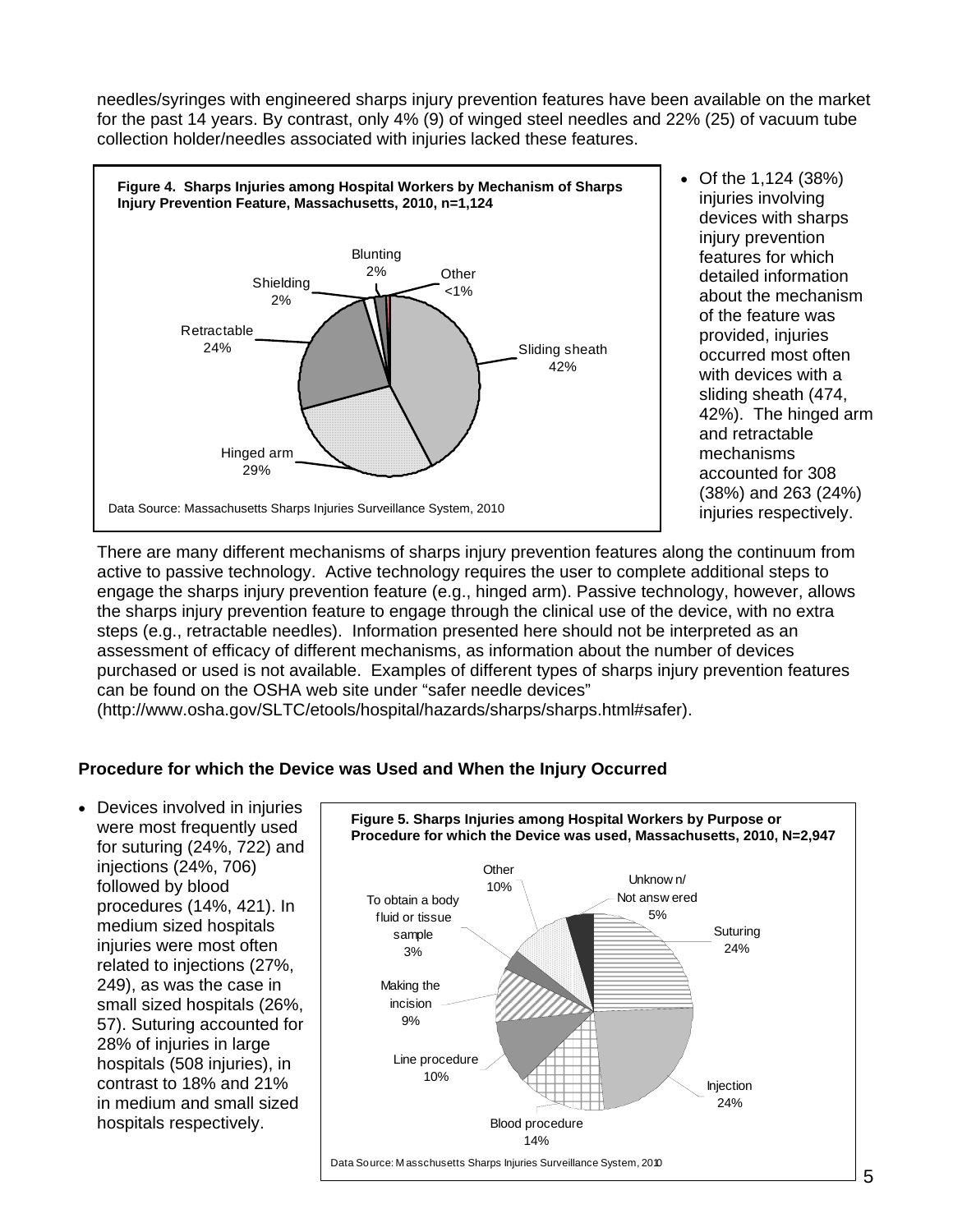• Injuries occurred during the use of devices in 46% (1,342) of the cases. After use of the device (47%, 1,388) was a more dangerous time to handle a device as compared with during use. These included injuries sustained after use but before disposal of devices (36%, 1,065) and injuries occurring during or after disposal (11%, 323).



- Fourteen percent (399) of the cases occurred during the act of suturing. Handling and passing equipment (292) and activating sharps injury prevention features (273) accounted for 10% and 9% of the injuries occurring after use before disposal respectively.
- Collision with sharp accounted for 13% (379) of the reported cases. MDPH continues to work with hospitals to encourage greater detail in descriptions of the incident so that these cases can be more appropriately coded.

#### **Rates**

The statewide rate of sharps injuries among hospital workers for this twelve month surveillance period was 16.2 sharps injuries per 100 licensed beds. Annual rate of sharps injuries varied by hospital size (Figure 6). Injury rates which include all licensed hospitals underestimate the risk for acute care hospitals, because although acute care hospitals make up only 81% of all licensed hospital beds, injuries in acute care hospitals accounted for 97% of all reported injuries. The sharps injury rate among hospital workers in acute care hospitals in 2010 was 19.2

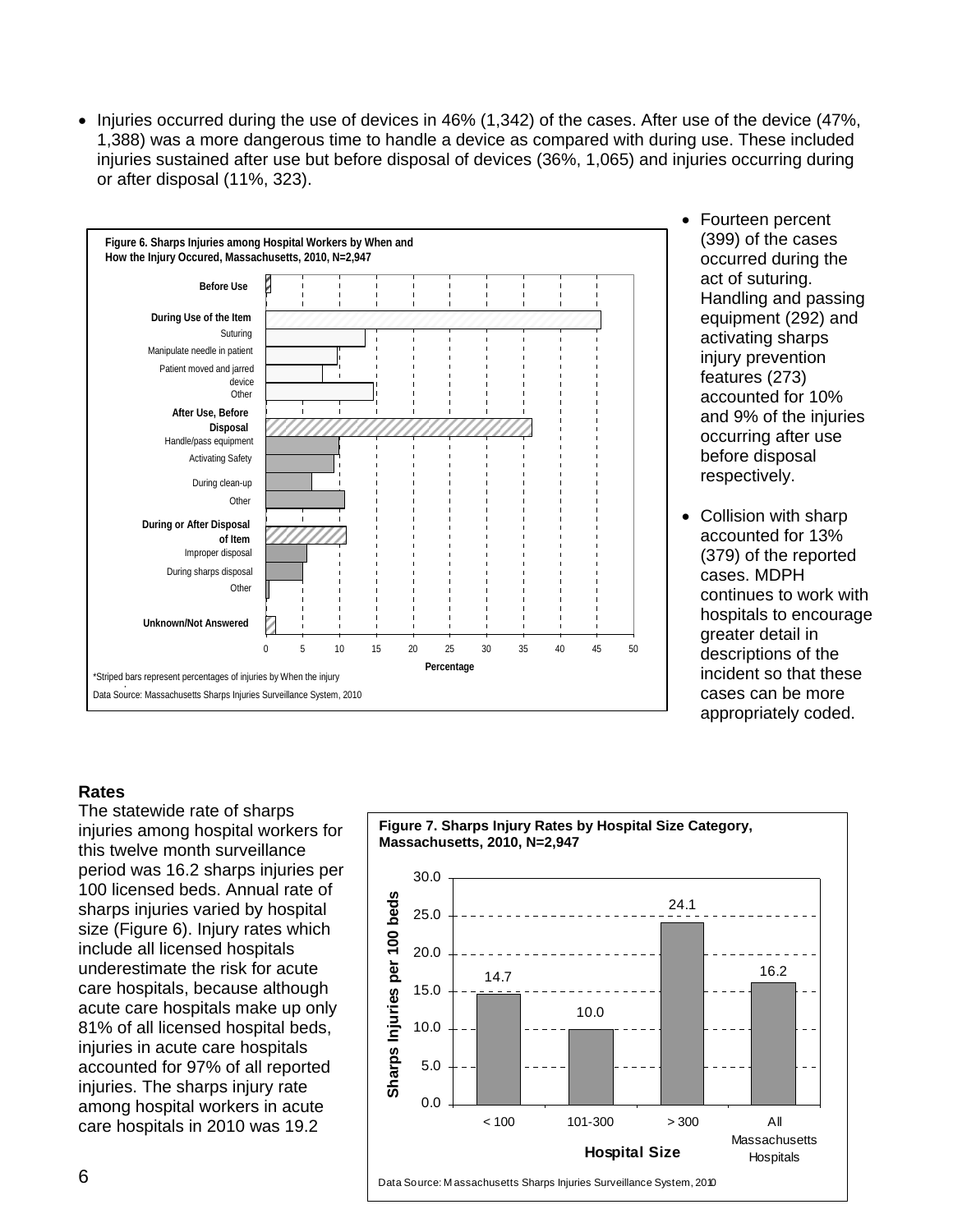injuries per 100 licensed beds. Large acute care hospitals had the highest annual rate of 28.6 injuries per 100 licensed beds, followed by small and medium sized acute care hospitals, which had annual sharps injury rates of 16.9 and 11.6 sharps injuries per 100 licensed hospital beds, respectively.

Given the limitations presented below of using the number of hospital beds as a denominator for assessing risks, sharps injury rates should be interpreted with caution. In comparing experience among hospitals, underreporting must be taken into consideration. The extent to which high rates of reported injuries in some hospitals reflect a true higher incidence of injuries in these hospitals or better sharps injury reporting practices compared to those with low rates is not known. Hospitals evaluating there own rates should do so within the context of their own sharps injury surveillance and prevention programs.

# **LIMITATIONS**

There are a number of limitations to be considered in interpreting the findings presented in this report. In order for an injury to be included on the Annual Sharps Summary, hospitals rely on health care workers to report sharps injuries. As discussed previously, there are many reasons why health care workers may choose not to report sharps injuries, and underreporting by health care workers has been well documented. Also, there is evidence that the likelihood of reporting varies by occupation and completeness of reporting varies by hospital (CDC, 2008). The surveillance findings presented in this report should be considered conservative estimates of the burden of sharps injuries among hospital workers in Massachusetts.

The rates for hospitals in Massachusetts are somewhat lower than rates reported by EPINet, which are based on occupied beds (Perry et al., 2008 & 2009a-b). In Massachusetts, the number of occupied beds and the number of licensed beds are highly correlated, and this difference in denominators does not explain the difference in Massachusetts and EPINet rates. Rates using number of beds whether licensed or occupied in the denominator have several limitations. The number of licensed beds is not an accurate reflection of patients treated nor does it provide a measure of the number of inpatient or outpatient procedures performed or devices used, or workers at risk. For example, rates based on licensed beds may overestimate the risks of sharps injuries in facilities where a large number of outpatient procedures are performed.

For more than 90% of the records, the information about each reported injury provided by hospitals was complete. However, there was some missing information, which has been coded as "not answered". There was also some confusion in several data elements (such as department where injury occurred and brand of device) about the type of information that should be provided. MDPH has worked collaboratively with hospitals to improve data collection and to clarify any questions about information to be reported. This has resulted in more complete and comprehensive data. MDPH will continue to work with hospitals to clarify outstanding issues.

# **DISCUSSION**

Recently published findings from the Massachusetts Sharps Injury Surveillance System suggest that there has been a significant decline in sharps injury rate among Massachusetts hospital workers since 2001 when the MDPH regulations were implemented (Laramie, et al., 2011). This is important progress. However, the data for 2010 presented in this report indicate that much remains to be done. There were 2,964 injuries reported in 2010 and an unacceptably high proportion (53%) was associated with devices without sharps injury prevention features. Many of these were with devices, such as hypodermic needles, for which alternatives have been on the market for decades.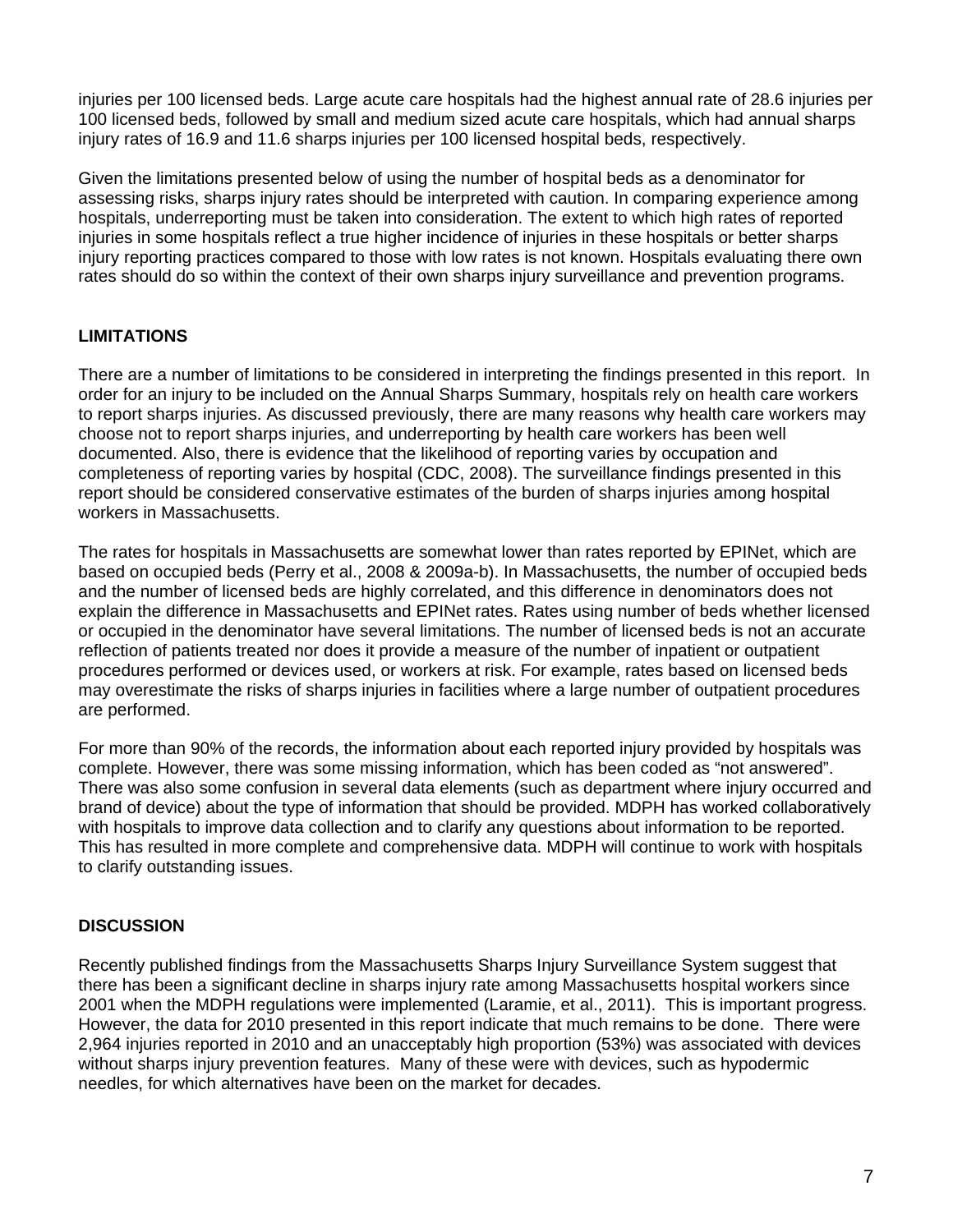Previous studies have shown that implementation of devices with sharps injury prevention features can reduce injuries related to those device types by as much as 86% (Adams & Elliot, 2006; Muntz & Hultburg, 2004). Hospitals are reminded that MDPH regulations require that sharps injury prevention technology must be used in the provision of care to patients, an inventory of devices lacking sharps injury prevention features that are still in use must be developed and justification of the continued use of devices lacking sharps injury prevention features must be documented. The requirement to maintain an inventory is intended to provide a way for hospitals to document devices in need of conversion and serve as a useful tool in developing a plan for implementing devices with sharps injury prevention features (SESIPs). Many hospitals have found it useful to enlist unit and department managers as well as procurement staff in this process, rather than ask one individual (generally employee health or infection control) to develop the entire list. Hospitals should use their Annual Summary data along with the inventory of devices lacking sharps injury prevention features to establish priorities for device conversion. They should proceed with evaluating devices with sharps injury prevention features and implementing the most effective where clinically appropriate. As mandated by MDPH and OSHA, clinical staff should be involved in the selection of new devices.

The mechanism of the sharps injury prevention feature is an important consideration in selection of devices. As described, there are many different sharps injury prevention mechanisms along the continuum from active to passive technology. Active technology requires the user to complete additional steps to engage the sharp injury prevention features (e.g. hinged arm). Passive technology, however, allows the sharps injury prevention of features to engage during the clinical use of the device, with no extra steps (e.g. retractable needles). While more research of the efficacy of different types of mechanisms in needed, results from a recent study suggest that devices with passive sharps injury prevention features are more protective than those with active features (Tosini, et al., 2010)

This annual report for the first time includes information about the mechanism of the sharps injury prevention features for those injuries involving SESIPS. Among these injuries, the majority involved devices with active sharps injury prevention features. As noted previously, this information alone cannot be used to assess efficacy of the different mechanisms because information about the number of devices used or purchased is not collected. It does however indicate that many devices with active features are in use. As hospitals continue to evaluate devices as part of continuous quality improvement, consideration of devices with passive sharps injury prevention features is strongly encouraged.

While use of SESIPs is critical to preventing sharps injuries, the devices are not fail safe. Hospitals should provide training on the use of devices and should implement safe work practices as part of a comprehensive sharps injury prevention program. Training should be provided not only to employees, but also to contract staff, per diem staff, interns, residents and students.

Close to a quarter of the injuries reported occurred with devices used for injection procedures. More than 75% of injuries during injections were performed with devices with sharps injury prevention features, highlighting the need to implement work practice controls. Factors such as position of the healthcare worker relative to the patient and injection site along with disposal practices, in addition to engineering controls and the selection of devices should be considered. Devices with mechanisms which require an extra step to activate, or with mechanisms that can be removed or disengaged should be closely evaluated to see if there are more effective passive alternatives available for use.

Injuries in operating and procedure rooms constitute 45% of all reported injuries. Work-practice controls are particularly important in operating and procedure rooms because some devices have fewer alternatives with sharps injury prevention features. These measures include use of neutral zones for hands free passing and increased verbal communications regarding the transfer of devices among staff. Evaluation of devices used, and consideration of those with safety features, such as scalpel blades and blunt suture needles, is also needed. Together with OSHA, NIOSH issued a safety and health information bulletin (SHIB) regarding the implementation of blunt suture needles in 2007. Prior to the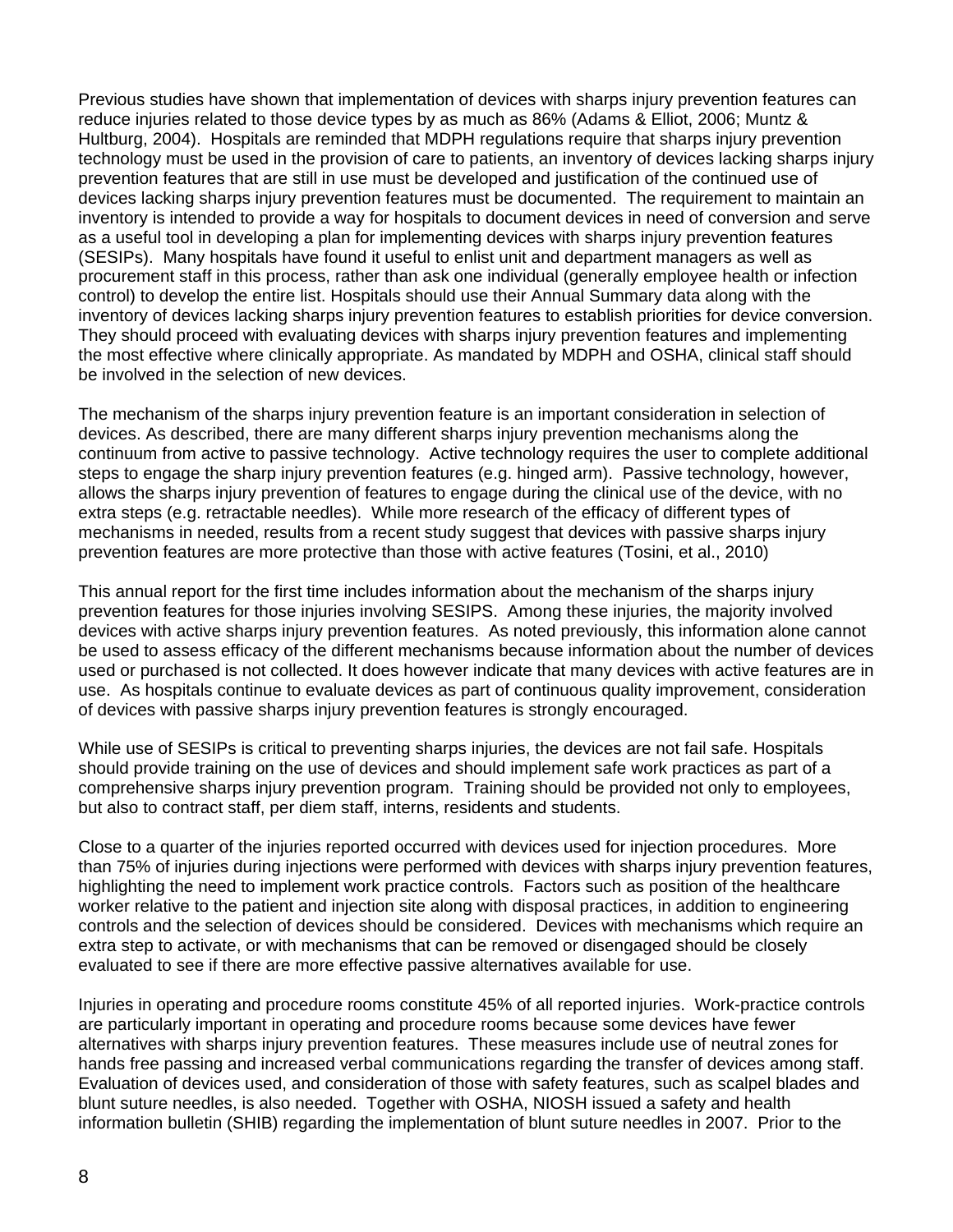NIOSH SHIB, the American College of Surgeons issued a statement at the 2005 Annual Meeting supporting "the universal adoption of blunt suture needles as the first choice for fascial suturing to minimize or eliminate needle-stick injuries from surgical needles". In addition to suture needles, evaluation of the practice of multi-dose administration of various medications via injection should also be reviewed and alternative practices evaluated, as this practice does not allow for the use of hypodermic needles / syringes with safety features and helps to prevent the risk of cross-contamination and transmission of infections to patients (MMWR, 2008).

The Massachusetts Sharps Injury Surveillance System is a collaborative effort between the MDPH and hospitals, professional associations and community advocates. The success of the program in collecting data is a result of this collaboration. MDPH will continue to work with these groups to conduct surveillance, review exposure control activities in hospitals, and facilitate the exchange of information among hospitals about successful prevention strategies.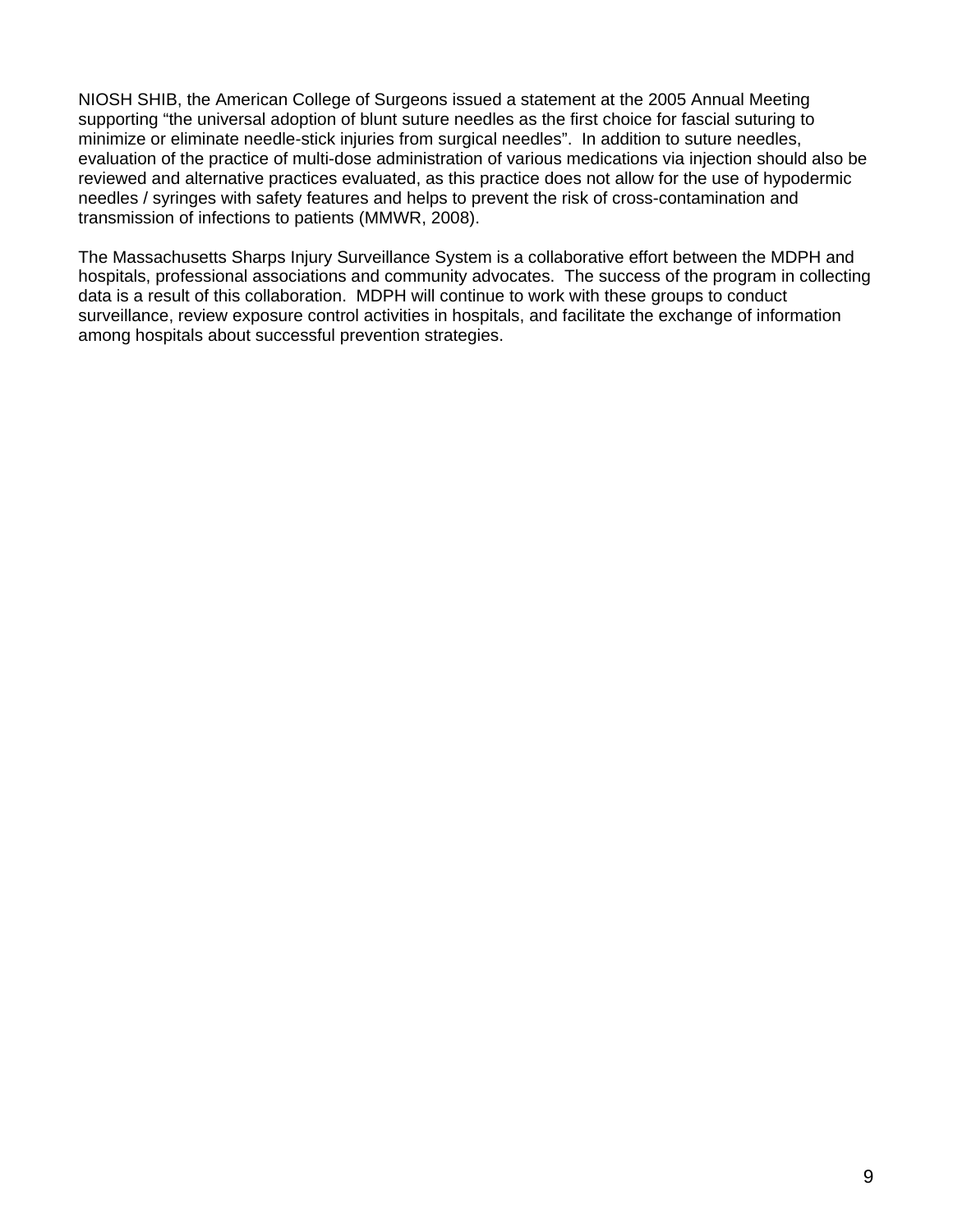# **References**

- Adams D and Elliot TSJ. (2006). Impact of safety needle devices on occupationally acquired needlestick injuries: a four-year prospective study. Journal of Hospital Infection, 64, 50-55.
- Au E, Gossage JA & Bailey SR (2008). The reporting of needlestick injuries sustained in theatre by surgeons: are we under-reporting? Journal of Hospital Infection. 70(1):66-70.
- Avarado-Ramy F, Beltrami EM, Short LJ, Srivastava PU, Henry K, Mendelson M, Gerberding JL, Delclos GL, Campbell S, Solomon R, Fahrner R, Culver DH, Bell D, Cardo DM & Chamberland ME (2003). A comprehensive approach to percutaneous injury prevention during phlebotomy: results of a multicenter study, 1993-1995. Infection Control and Hospital Epidemiology. 24(2):97-104.
- Cardo DM, Culver DH, Ciesielski CA, Srivastava PU, Marcus R, Abiteboul D, et al. (1997). A case-control study of HIV seroconversion in health care workers after percutaneous exposure. Centers for Disease Control and Prevention Needlestick Surveillance Group. New England Journal of Medicine, 337(21), 1485-90.
- Cavanagh MA, Burdt P, and Green-McKenzie J. Effect of the introduction of an engineered sharps injury prevention device on the percutaneous injury rate in healthcare workers. Infect Control Hosp Epidemiol 2007;28(2):165-170.
- CDC (Centers for Disease Control and Prevention). (2001). Updated U.S. Public Health Service Guidelines for the Management of Occupational Exposures to HBV, HCV, and HIV and Recommendations for Postexposure Prophylaxis. Morbidity and Mortality Weekly Report (MMWR), 50, (No. RR-11).
- CDC (Centers for Disease Control and Prevention). (2005). Updated U.S. Public Health Service Guidelines for the Management of Occupational Exposures to HIV and Recommendations for Postexposure Prophylaxis. Morbidity and Mortality Weekly Report (MMWR), 54, (No. RR-9).
- CDC (Centers for Disease Control and Prevention). (2008). Workbook for Designing, Implementing, and Evaluating a Sharps Injury Prevention Program. Retrieved September 10th, 2009. Available from URL: http://www.cdc.gov/sharpssafety/pdf/sharpsworkbook\_2008.pdf.
- DHHS (U.S. Department of Health and Human Services). (2006). Healthy People 2010: Midcourse review. Washington, DC: U.S. Government Printing Office.
- Hiransuthikul N, Tanthitippong A, Jiamjarasrangsi W. (2006). Occupational exposures among nurses and housekeeping personnel in King Chulalongkorn Memorial Hospital. J Med Assoc Thai. Sep; 89 Suppl 3:S140-9.
- Kotelchuck D, Murphy D & Younai F (2004). Impact of Underreporting on the Management of Occupational Bloodborne Exposures in a Dental Teaching Environment. Journal of Dental Education 2004; 68(6):614-622.
- Laramie AK, Pun VC, Fang SC, Kriebel D, Davis L. (2011) Sharps Injuries among Employees of Acute Care Hospitals in Massachusetts, 2002-2007. Infect Control Hosp Epidemiol. 32(6):538-44.
- Muntz JE, Hultburg R. (2004). Safety syringes can reduce the risk of needlestick injury in venous thromboembolism prophylaxis. J Surg Orthop Adv. Spring;13(1):15-9.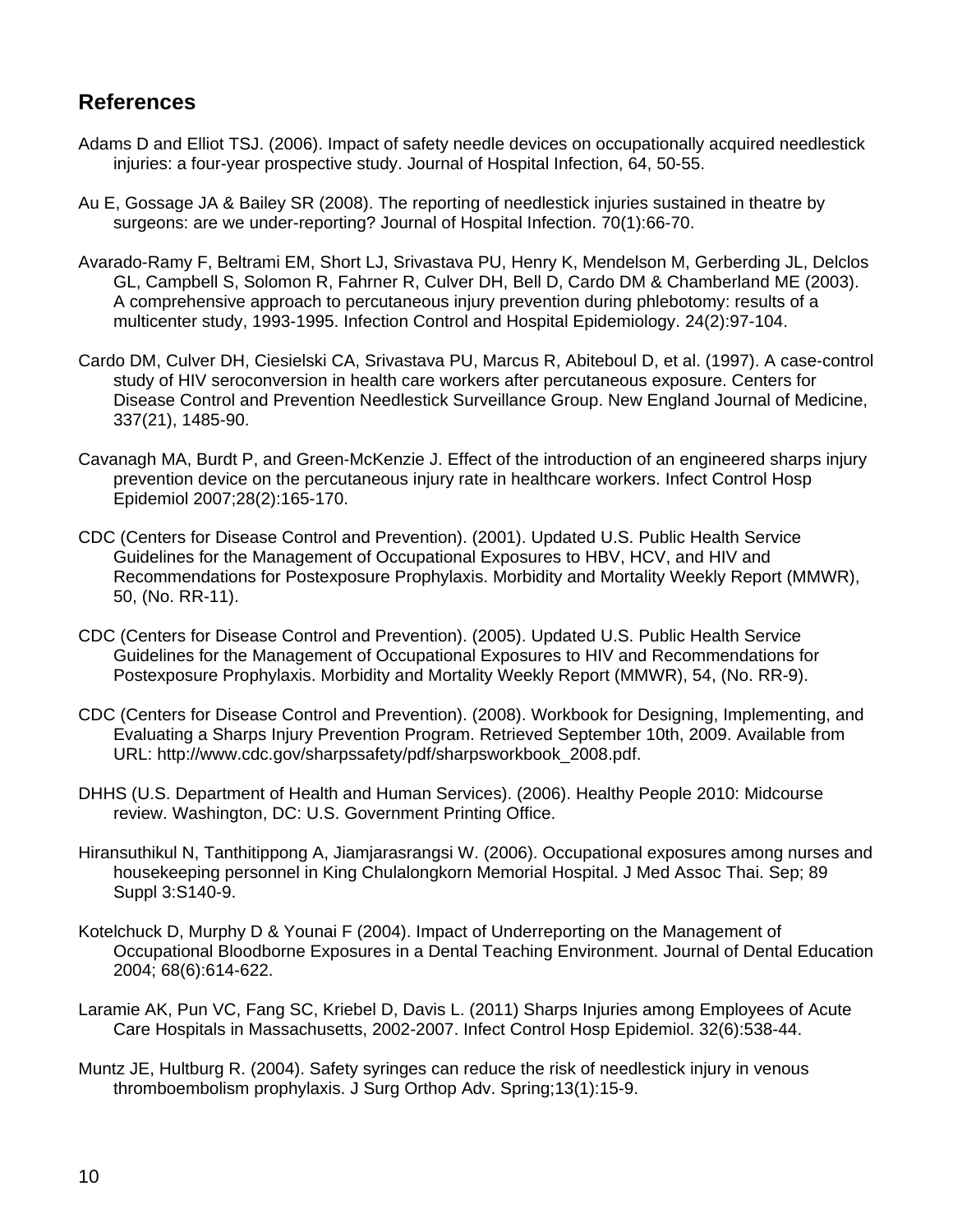- Nagao M, Iinuma Y, Igawa J, Matsumura Y, Shirano M, Matsushima A, Saito T, Takakura S & Ichiyama S (2009). Accidental exposures to blood and body fluid in the operation room and the issue of underreporting. Am J Infect Control. 1-4.
- O'Malley EM, Scott RD 2nd, Gayle J, Dekutoski J, Foltzer M, Lundstrom TS, Welbel S, Chiarello LA, Panlilio AL. (2007). Costs of management of occupational exposures to blood and body fluids. Infect Control Hosp Epidemiol. 28(7):774-82.
- OSHA (Occupational Safety and Health Administration) (2001). Occupational exposure to bloodborne pathogens; needlestick and other sharps injuries; final rule. Federal Register. 66:5317-5325.
- Panlilio AI, Orelien JG, Srivastava PU, Jagger J, Cohn RD, Cardo DM (2004). Estimate of the annual number of percutaneous injuries among hospital-based health care workers in the United States, 1997–1998. Infect Control Hosp Epidemiol, 25:556-562.
- Perry J. (2000). CDC Releases National Needlestick Estimates. Advances in Exposure Prevention, 5(2),19.
- Perry J, Parker G & Jagger J. (2009a). 2007 Percutaneous Injury Rates. Retrieved September 10th, 2009. Available from URL: http://healthsystem.virginia.edu/internet/epinet/EPINet-2007-rates.pdf.
- Perry J, Parker G & Jagger J. (2009b). 2006 Percutaneous Injury Rates. Retrieved September 10th, 2009. Available from URL: http://healthsystem.virginia.edu/internet/epinet/2006EPINetreport.pdf.
- Perry J, Parker G & Jagger J. (2008). 2005 Percutaneous Injury Rates. Retrieved September 10th, 2009. Available from URL: http://healthsystem.virginia.edu/internet/epinet/2005EPINetreport.pdf.
- Rogues AM, Verdun-Esquer C, Buisson-Valles I, et al. Impact of safety devices for preventing percutaneous injuries related to phlebotomy procedures in health care workers. Am J Infect Control 2004;32:441-444.
- Sohn S, Eagan J & Sepkowitz KA (2004). Safety-engineered device implementation: does it introduce bias in percutaneous injury reporting? Infect Control Hosp Epidemiol. 25(7):543-7.
- Tandberg D, Stewart KK & Doezema D. (1991). Under-reporting of contaminated needlestick injuries in emergency health care workers. Annals of emergency Medicine, 20(1), 66-70.
- Tosini W, Ciotti C, Goyer F, Lolom I, L'Heriteau F, Abiteboul D, Pellissier G, Bouvet E. (2010) Needlestick Injury Rates According to Different Types of Safety-Engineered Devices: Results of French Multicenter Study. Infect Control Hosp Epidemiol. 31(4):402-7.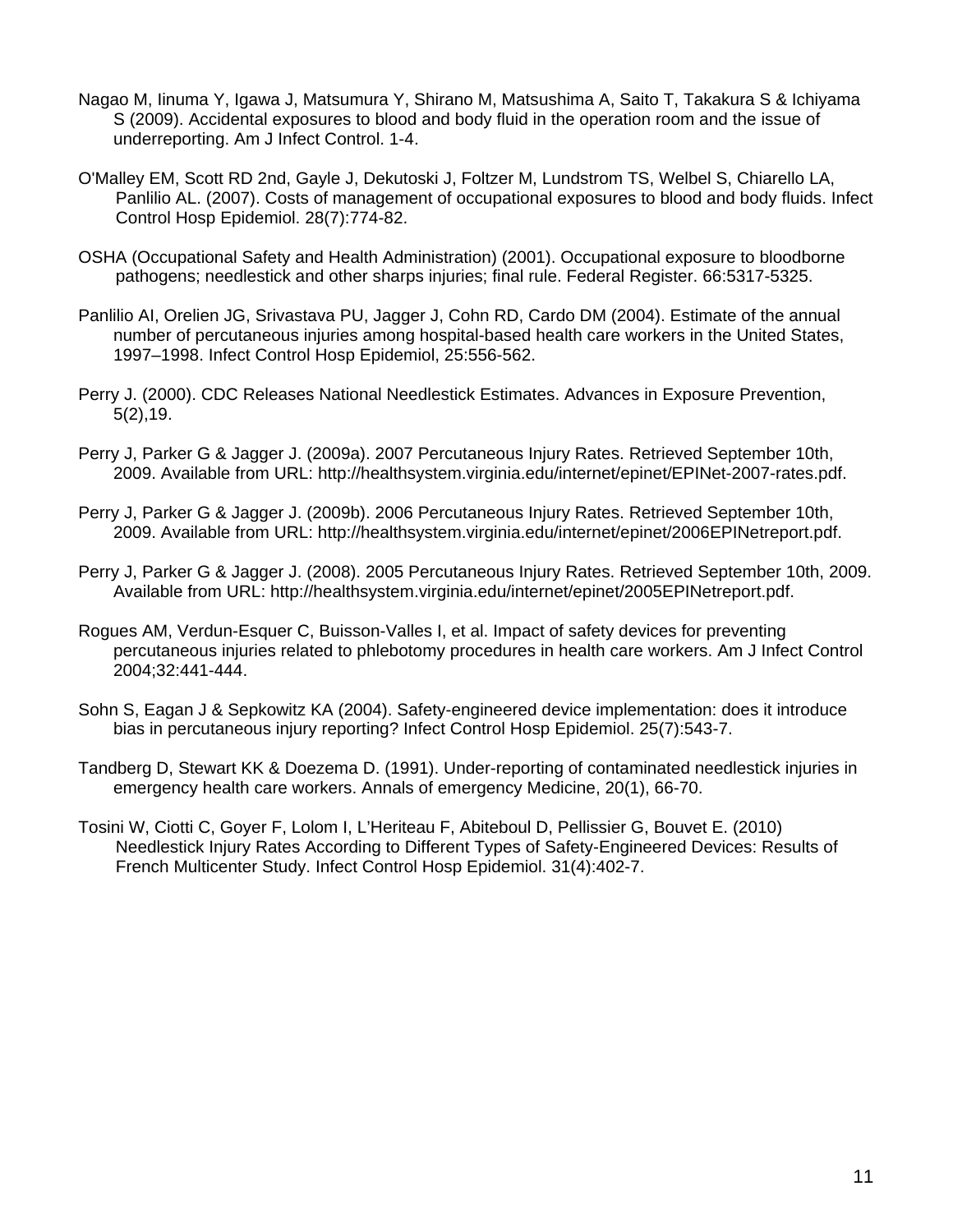| <b>STATE TOTAL</b>                   | 2,947          | 100%           |
|--------------------------------------|----------------|----------------|
| <b>WORK STATUS OF INJURED WORKER</b> | N              | %              |
| Employee                             | 2,596          | 88             |
| Non-employee practitioner            | 235            | 8              |
| <b>Student</b>                       | 93             | 3              |
| Temporary / Contract worker          | 9              | $<$ 1          |
| Other                                | 11             | $<$ 1          |
| Unknown                              | 3              | $<$ 1          |
|                                      |                |                |
| <b>OCCUPATION OF INJURED WORKER</b>  | N              | %              |
| Physician                            | 1,078          | 37%            |
| Intern / Resident                    | 435            | 15             |
| <b>MD</b>                            | 290            | 10             |
| Fellow                               | 122            | $\overline{4}$ |
| Surgeon                              | 84             | 3              |
| Physician assistant                  | 64             | $\overline{2}$ |
| Medical student                      | 58             | $\overline{2}$ |
| Anesthesiologist                     | 17             | $\mathbf{1}$   |
| Radiologist                          | 8              | $<$ 1          |
| <b>Nurse</b>                         | 1,060          | 36%            |
| RN or LPN                            | 949            | 32             |
| Nursing assistant                    | 43             | 1              |
| Patient care technician              | 24             | 1              |
| Nurse practitioner                   | 20             | 1              |
| Nurse anesthetist                    | 12             | $<$ 1          |
| Nursing student                      | 6              | $<$ 1          |
| Nurse midwife                        | 6              | $<$ 1          |
| <b>Technician</b>                    | 511            | 17%            |
| OR / Surgical technician             | 217            | $\overline{7}$ |
| Phlebotomist                         | 104            | $\overline{4}$ |
| Clinical lab technician              | 54             | 2              |
| Radiologic technician                | 29             | 1              |
| Respiratory therapist / Tech         | 19             | 1              |
| Hemodialysis Technician              | 5              | $<$ 1          |
| Other technician                     | 83             | 3              |
| <b>Support Services</b>              | 119            | 4%             |
| Housekeeper                          | 62             | $\overline{2}$ |
| Central supply                       | 42             | $\mathbf{1}$   |
| Maintenance                          | $\overline{4}$ | < 1            |
| Safety / Security                    | $\overline{4}$ | < 1            |
| Attendant / Orderly                  | $\overline{3}$ | < 1            |
| Food service                         | 3              | < 1            |
| Other ancillary staff                | $\mathbf{1}$   | < 1            |
| <b>Other Medical Staff</b>           | 95             | 3%             |
| Medical assistant                    | 88             | 3              |
| <b>Physical Therapist</b>            | $\mathbf{1}$   | $<$ 1          |
| Other medical staff                  | 6              | $<$ 1          |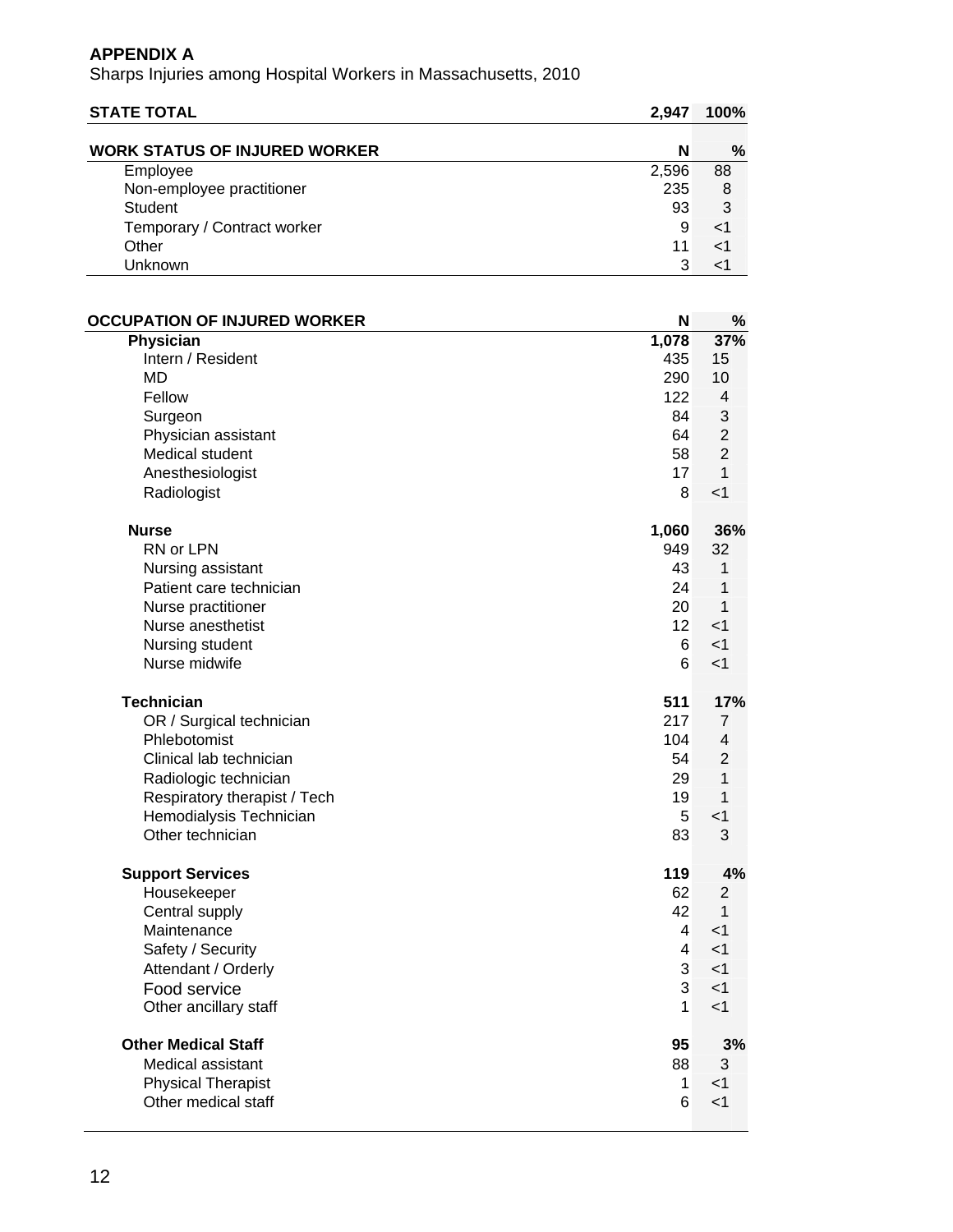| <b>OCCUPATION OF INJURED WORKER</b> | N  | %     |
|-------------------------------------|----|-------|
| <b>Dental Staff</b>                 | 14 | $1\%$ |
| Dental student                      | 5  | $<$ 1 |
| Dental Assistant / Tech             | 4  | $<$ 1 |
| Dentist                             | 3  | $<$ 1 |
| Other dental worker                 | 2  | $<$ 1 |
| <b>Other</b>                        | 60 | 2%    |
| Researcher                          | 19 |       |
| EMT / Paramedic                     | 4  | $<$ 1 |
| Pharmacist                          | 4  | $<$ 1 |
| Clerical / Administrative           | 3  | $<$ 1 |
| Counselor / social worker           | 2  | $<$ 1 |
| Other student                       | 11 | $<$ 1 |
| Other                               | 17 | 1     |
| <b>Unknown / Not Answered</b>       | 10 | <1%   |

| <b>DEPARTMENT WHERE INCIDENT OCCURRED</b> | N                 | $\%$           |
|-------------------------------------------|-------------------|----------------|
| <b>Operating and Procedure Rooms</b>      | 1,332             | 45%            |
| Operating room                            | 948               | 32             |
| Labor and delivery                        | 101               | 3              |
| Radiology                                 | 91                | 3              |
| Cardiac catheterization laboratory        | 65                | $\overline{2}$ |
| Phlebotomy room                           | 38                | 1              |
| Hematology / Oncology                     | 26                | 1              |
| Endoscopy / Bronchoscopy / Cytoscopy      | 23                | 1              |
| <b>Dialysis</b>                           | 17                | 1              |
| Other procedure room                      | 15                | 1              |
| Procedure room, unspecified               | 8                 | $<$ 1          |
| <b>Inpatient Units</b>                    | 570               | 19%            |
| Medical / Surgical ward                   | 465               | 16             |
| Obstetrics / Gynecology                   | 37                | 1              |
| Pediatrics                                | 22                | 1              |
| Psychiatry ward                           | 21                | 1              |
| Nursery                                   | 6                 | $<$ 1          |
| Patient room, ward unspecified            | 19                | 1              |
| <b>Intensive Care Units</b>               | 277               | 9%             |
| Intensive care unit                       | 206               | 7              |
| Post anesthesia care unit                 | 71                | $\overline{2}$ |
| <b>Emergency Department</b>               | 250               | 8%             |
| <b>Outpatient Areas</b>                   | 162               | 5%             |
| Ambulatory care clinic                    | 65                | 2              |
| Dental clinic                             | 19                | 1              |
| Home health visit                         | $12 \overline{ }$ | $<$ 1          |
| Community health center                   | 5                 | $<$ 1          |
| Other outpatient areas                    | 61                | $\overline{2}$ |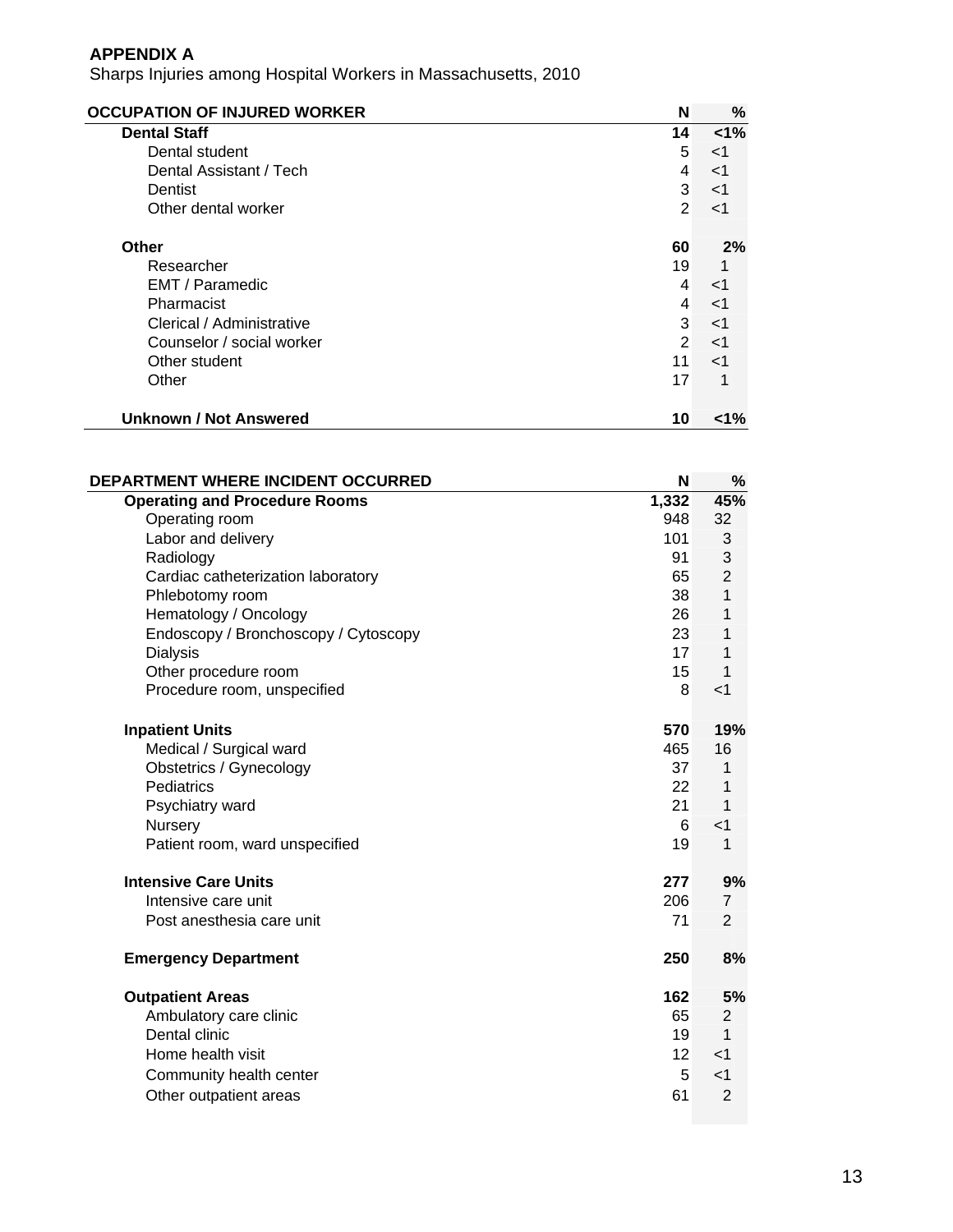| DEPARTMENT WHERE INCIDENT OCCURRED  | N               | %     |
|-------------------------------------|-----------------|-------|
| Laboratory                          | 126             | 4%    |
| Histology / Pathology               | 37              | 1     |
| <b>Blood bank</b>                   | 6               | $<$ 1 |
| Microbiology                        | 5               | $<$ 1 |
| Clinical chemistry                  | $\overline{2}$  | $<$ 1 |
| Morgue / Autopsy room               | $\overline{2}$  | $<$ 1 |
| Other laboratory                    | 30 <sup>°</sup> | 1     |
| Laboratory, unspecified             | 44              | 1     |
| <b>Other Areas</b>                  | 211             | 7%    |
| Central sterile supply              | 46              | 1     |
| Dermatology                         | 39              | 1     |
| Rehabilitation unit                 | 39              | 1     |
| Exam room                           | 13 <sup>1</sup> | $<$ 1 |
| Pain clinic                         | 9               | $<$ 1 |
| Long term care                      | 8               | $<$ 1 |
| Hospital grounds                    | 6               | $<$ 1 |
| Central trash area                  | 6               | $<$ 1 |
| Employee health / Infection control | $\overline{2}$  | $<$ 1 |
| Pharmacy                            | $\overline{2}$  | $<$ 1 |
| Anesthesia                          | 2               | $<$ 1 |
| Other location                      | 39              | 1     |
| <b>Unknown / Not Answered</b>       | 19              | 1%    |

| <b>PROCEDURE FOR WHICH DEVICE WAS USED</b>              | N               | %              |
|---------------------------------------------------------|-----------------|----------------|
| <b>Suturing</b>                                         | 722             | 24%            |
| Suturing                                                | 704             | 24             |
| Suture removal                                          | 18              | 1              |
| Injection                                               | 706             | 24%            |
| Subcutaneous injection                                  | 535             | 18             |
| Intramuscular injection                                 | 107             | 4              |
| Epidural / Spinal anesthesia                            | 8               | $<$ 1          |
| Other injection                                         | 9               | $<$ 1          |
| Injection, unspecified                                  | 47              | $\overline{2}$ |
| <b>Blood Procedures</b>                                 | 421             | 14%            |
| Percutaneous venous puncture                            | 284             | 10             |
| Percutaneous arterial puncture                          | 48              | 2              |
| Finger stick / Heel stick                               | 48              | $\overline{2}$ |
| Dialysis / AV fistula site                              | 16              | 1              |
| Draw blood from umbilical vessel                        | 12 <sup>1</sup> | $<$ 1          |
| Blood procedure, unspecified                            | 10 <sup>°</sup> | < 1            |
| Other blood procedure                                   | 3               | $<$ 1          |
| <b>Line Procedures</b>                                  | 309             | 10%            |
| To insert a peripheral IV line or set up a heparin lock | 113             | 4              |
| To insert a central IV line                             | 43              | 1              |
| Draw blood from central or peripheral IV line or port   | 33              | 1              |
| Other injection into IV site / port                     | 28              | 1              |
| To insert an arterial line                              | 18              | 1              |
| To flush heparin / saline                               | 10              | $<$ 1          |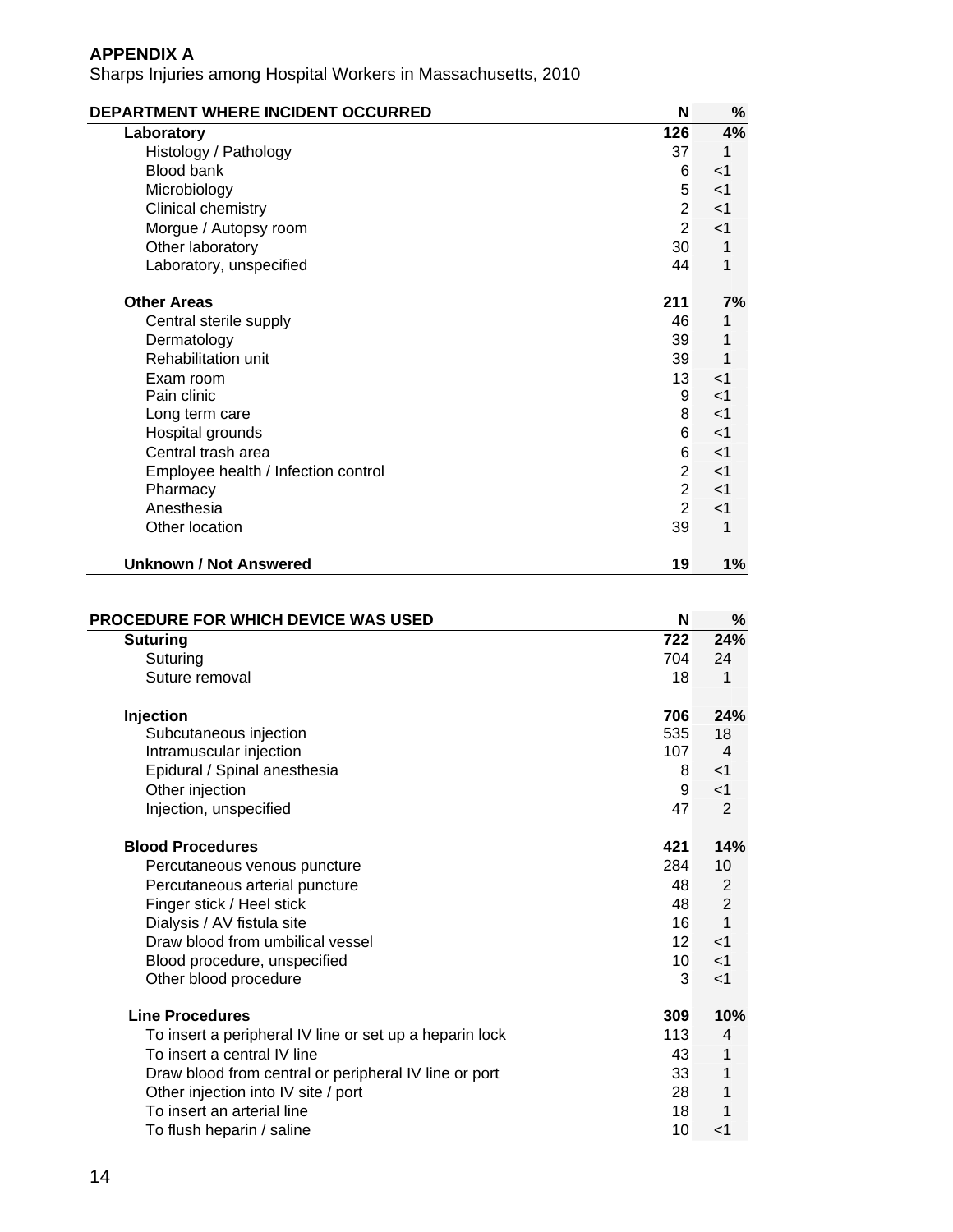| <b>PROCEDURE FOR WHICH DEVICE WAS USED</b>           | N               | %        |
|------------------------------------------------------|-----------------|----------|
| Draw blood from arterial line                        | 10              | < 1      |
| To connect IV line                                   | 9               | $<$ 1    |
| Other line procedure                                 | 29              | 1        |
| Line procedure, unspecified                          | 16              | 1        |
| <b>Making the incision</b>                           | 262             | 9%       |
| Making the incision                                  | 203             | 7        |
| Other surgical procedure                             | 21              | 1        |
| Surgical procedure, unspecified                      | 38              | 1        |
| To Obtain Body Fluid or Tissue sample                | 100             | 3%       |
| <b>Dental Procedures</b>                             | 14              | $< 1\%$  |
| Oral surgery                                         | 8               | $<$ 1    |
| Dental drilling                                      | 1               | $<$ 1    |
| Restorative                                          | $\mathbf 1$     | $<$ 1    |
| Dental procedure, unspecified                        | 3               | $<$ 1    |
| Other dental                                         | 1               | $<$ 1    |
| Other                                                | 272             | 9%       |
| To obtain lab specimens                              | 34              | 1        |
| Transferring blood / body fluid to another container | 23              | 1        |
| Drilling                                             | 13 <sup>1</sup> | $\leq$ 1 |
| During disposal                                      | 3               | $<$ 1    |
| Shaving                                              | $\overline{7}$  | $<$ 1    |
| Other procedure                                      | 180             | 6        |
| Procedure, unspecified                               | 12              | $<$ 1    |
| <b>Unknown / Not answered</b>                        | 141             | 5%       |

| DEVICE INVOLVED IN THE INJURY                          | N   | %              |
|--------------------------------------------------------|-----|----------------|
| Hypodermic needles / syringe (hollow bore)             | 849 | 29%            |
| Hypodermic needle attached to a disposable syringe     | 746 | 25             |
| Unattached hypodermic needle                           | 33  | 1              |
| Prefilled cartridge syringe                            | 28  | 1              |
| Hypodermic needle attached to a non-disposable syringe | 26  |                |
| Hypodermic needle attached to IV tubing                | 10  | $<$ 1          |
| Hypodermic needle, unspecified                         | 6   | 1              |
| <b>Suture Needle</b>                                   | 690 | 23%            |
| Curved suture needle                                   | 459 | 16             |
| Straight suture needle                                 | 26  | 1              |
| Suture needle, unspecified                             | 205 | $\overline{7}$ |
| <b>Other Hollow Bore Needle</b>                        | 307 | 10%            |
| IV stylet                                              | 139 | 5              |
| Huber needle                                           | 46  | $\overline{2}$ |
| Biopsy needle                                          | 34  | 1              |
| Spinal or epidural needle                              | 19  | 1              |
| Other type of hollow bore needle                       | 34  |                |
| Hollow bore needle, unspecified                        | 35  |                |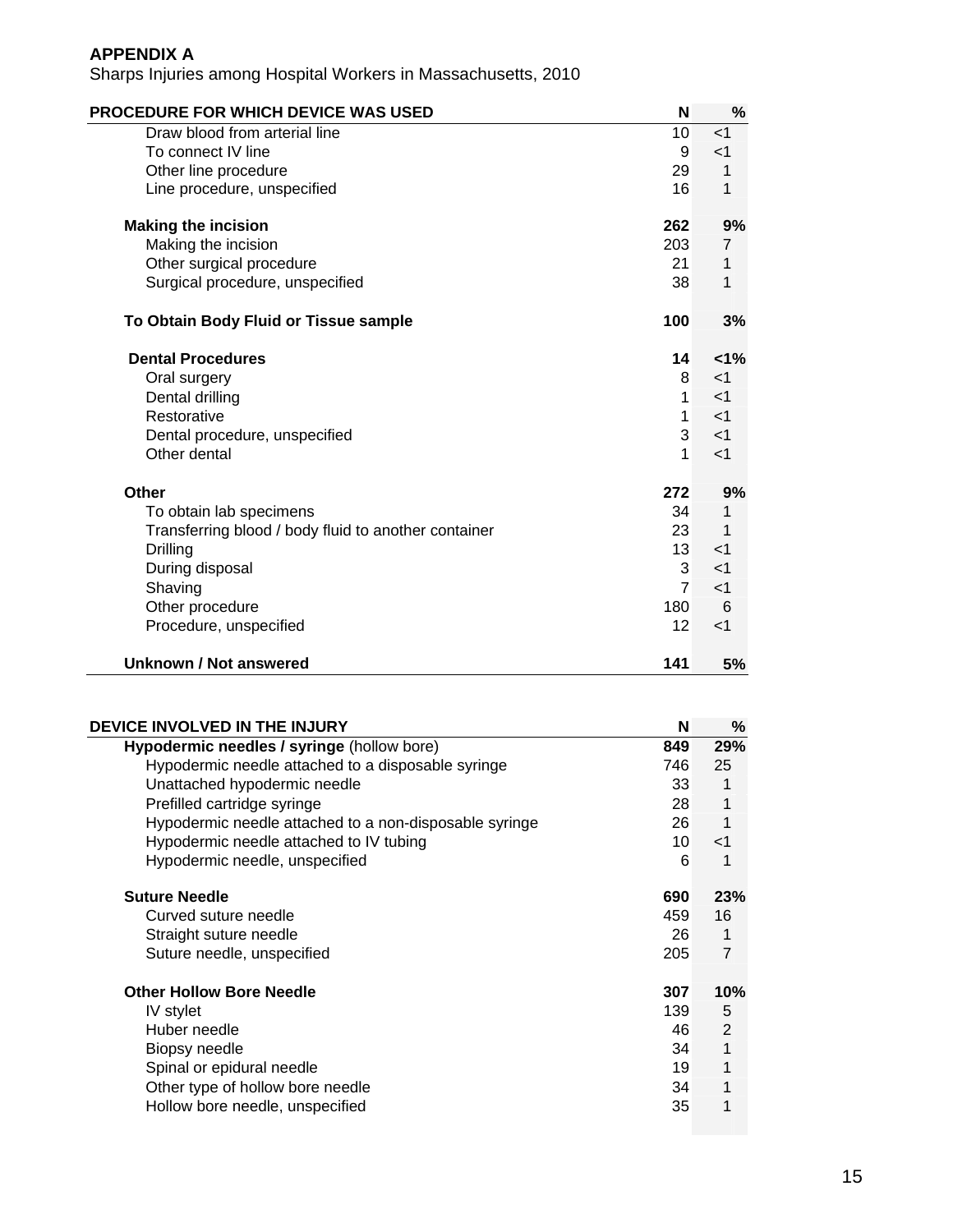| DEVICE INVOLVED IN THE INJURY                                   | N                       | %              |
|-----------------------------------------------------------------|-------------------------|----------------|
| <b>Scalpel Blade</b>                                            | 238                     | 8%             |
| <b>Winged Steel Needle (hollow bore)</b>                        | 236                     | 8%             |
| Winged steel needle attached to a vacuum tube collection holder | 143                     | 5              |
| Winged steel needle                                             | 84                      | 3              |
| Winged steel needle attached to IV tubing                       | 9                       | $<$ 1          |
| Vacuum Tube Collection Holder / Needle (hollow bore)            | 115                     | 4%             |
| Vacuum tube collection holder / needle                          | 78                      | 3              |
| Phlebotomy needle (other than winged steel needle)              | 37                      | 1              |
| <b>Glass</b>                                                    | 19                      | 1%             |
| Specimen / Test / Vacuum tube                                   | 5 <sup>5</sup>          | $<$ 1          |
| Pipette                                                         | 4                       | $<$ 1          |
| Medication ampule / Vial / IV bottle                            | 3                       | $<$ 1          |
| Slide                                                           | $\overline{2}$          | $<$ 1          |
| Capillary tube                                                  | $\overline{2}$          | $<$ 1          |
| Other glass item                                                | 3                       | $<$ 1          |
| <b>Dental Device or Item</b>                                    | 9                       | 1%             |
| Dental bur                                                      | 3                       | $<$ 1          |
| Scaler / curette                                                | $\overline{2}$          | $<$ 1          |
| Other dental device or item                                     | $\overline{\mathbf{4}}$ | $<$ 1          |
| Other                                                           | 422                     | 14%            |
| Lancet                                                          | 47                      | $\overline{2}$ |
| Wire                                                            | 43                      | 1              |
| Scissors                                                        | 34                      | 1              |
| Retractor                                                       | 29                      | 1              |
| Electrode                                                       | 28                      | 1              |
| <b>Pin</b>                                                      | 23                      | 1              |
| Razor                                                           | 19                      | 1              |
| Forceps                                                         | 16                      | 1              |
| Bovie electrocautery device                                     | 12                      | 1              |
| Trocar                                                          | 12                      | $<$ 1          |
| Drill bit                                                       | 12                      | <1             |
| <b>Staple</b>                                                   | 9<br>$\overline{7}$     | $<$ 1          |
| Bone cutter<br>Tenaculum                                        |                         | $<$ 1          |
|                                                                 | 6<br>5                  | $<$ 1<br>$<$ 1 |
| Bone chip / chipped tooth<br>Histology cutting blade            | $\overline{2}$          | $<$ 1          |
| Rod                                                             | 1                       | $<$ 1          |
| Other needle                                                    | 27                      | 1              |
| Needle, unspecified                                             | 11                      | $<$ 1          |
| Other type of sharp object                                      | 79                      | 3              |
| <b>Unknown / Not answered</b>                                   | 62                      | 2%             |
| <b>SHARPS INJURY PREVENTION FEATURES</b>                        | N                       | %              |
| No                                                              | 1,558                   | 53             |
| Yes                                                             | 1,195                   | 41             |
| Unknown / Not answered                                          | 194                     | 7              |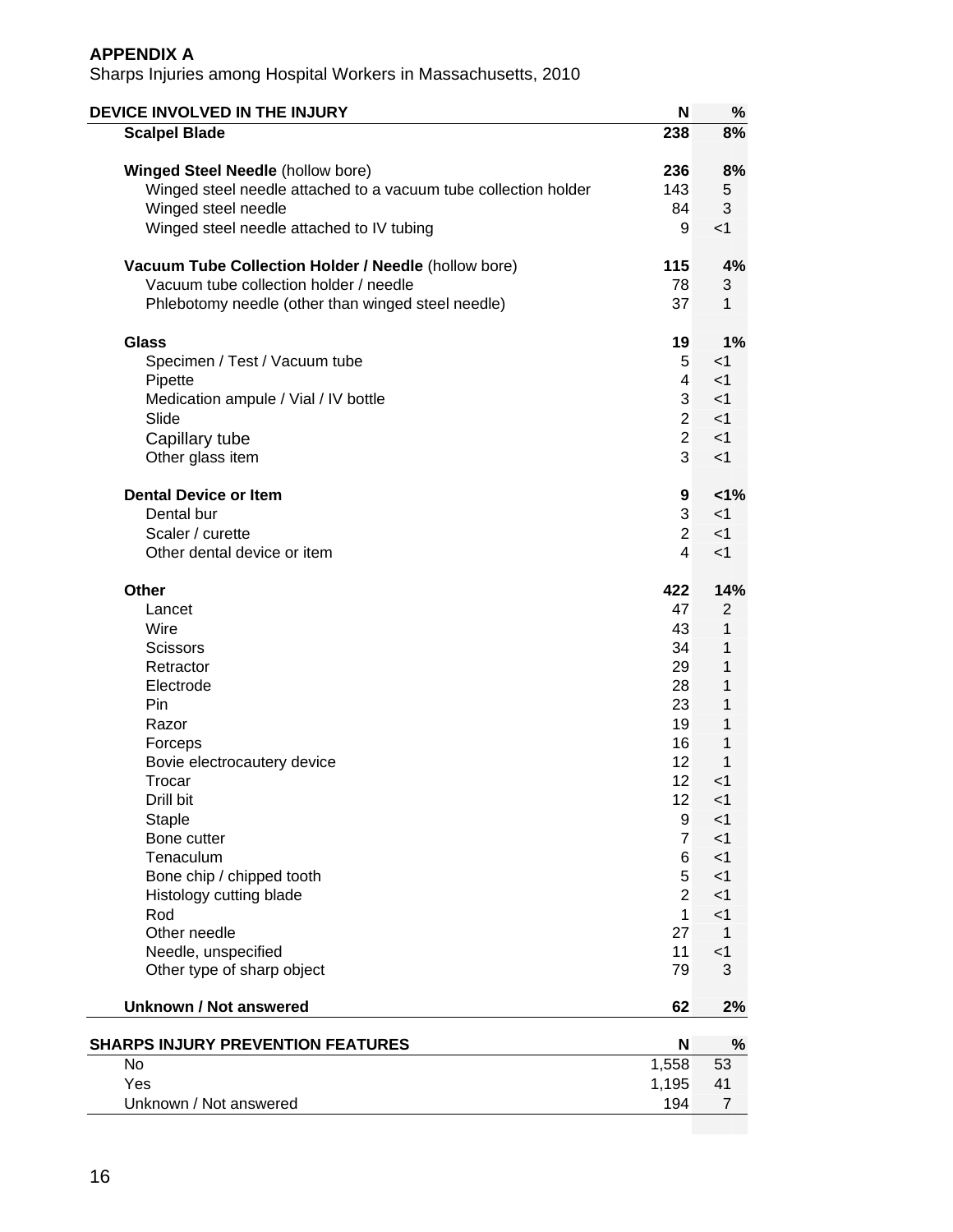| <b>MECHANISMS OF SHARPS INJURY PREVENTION FEATURE</b> | N     | %              |
|-------------------------------------------------------|-------|----------------|
| No mechanism / No sharps injury prevention feature    | 1,318 | 45             |
| Sliding sheath                                        | 474   | 16             |
| Hinged arm                                            | 321   | 11             |
| Retractable                                           | 275   | 9              |
| <b>Blunting</b>                                       | 24    | $\overline{4}$ |
| Shielding                                             | 24    | 1              |
| Other mechanisms                                      | 6     | $<$ 1          |
| Unknown / Not answered                                | 505   | 17             |
|                                                       |       |                |
| <b>WHEN THE INJURY OCCURRED</b>                       | N     | %              |
| During use of the item                                | 1,342 | 46             |
| After use and before disposal                         | 1,065 | 36             |
| During or after disposal of the item                  | 323   | 11             |
| Before use of the item **                             | 19    | 1              |
| Unknown / Not answered                                | 198   | $\overline{7}$ |
|                                                       |       |                |
| <b>HOW THE INJURY OCCURRED</b>                        | N     | %              |
| <b>Suturing</b>                                       | 399   | 14%            |
| Suturing                                              | 319   | 11             |
| Manipulating suture needle in holder                  | 51    | $\overline{2}$ |
| Tying suture                                          | 29    | 1              |
| <b>Collision with Worker or Sharp</b>                 | 379   | 13%            |

| <b>UUIIISIUII WILII WUI NEI UI JIIAI U</b>         | J 1 J | I J 70                  |
|----------------------------------------------------|-------|-------------------------|
| Collided with sharp                                | 139   | 5                       |
| Collided with coworker or other person             | 134   | 5                       |
| Collided with sharp after procedure                | 106   | $\overline{\mathbf{4}}$ |
| <b>Handle / Pass Equipment</b>                     | 300   | 10%                     |
| Passing / Receiving / Transferring equipment       | 132   | 4                       |
| Handling equipment on tray or stand                | 94    | 3                       |
| Disassembling device or equipment                  | 66    | $\overline{2}$          |
| Opening / breaking glass containers                | 8     | $<$ 1                   |
| <b>Manipulate Needle in Patient</b>                | 287   | 10%                     |
| While withdrawing needle from patient              | 155   | 5                       |
| While manipulating needle in patient               | 67    | $\overline{2}$          |
| While inserting needle in patient                  | 65    | $\overline{2}$          |
| <b>Activating Sharps Injury Prevention Feature</b> | 274   | 9%                      |
| Activating sharps injury prevention feature        | 233   | 8                       |
| Incomplete activation                              | 41    | 1                       |
| <b>Patient Moved and Jarred Device</b>             | 226   | 8%                      |
| <b>During Clean-up</b>                             | 185   | 6%                      |
| During clean-up                                    | 136   | 5                       |
| Decontamination / Processing of used equipment     | 47    | $\overline{2}$          |
| Disassembling device or equipment during clean-up  | 2     | $<$ 1                   |
|                                                    |       |                         |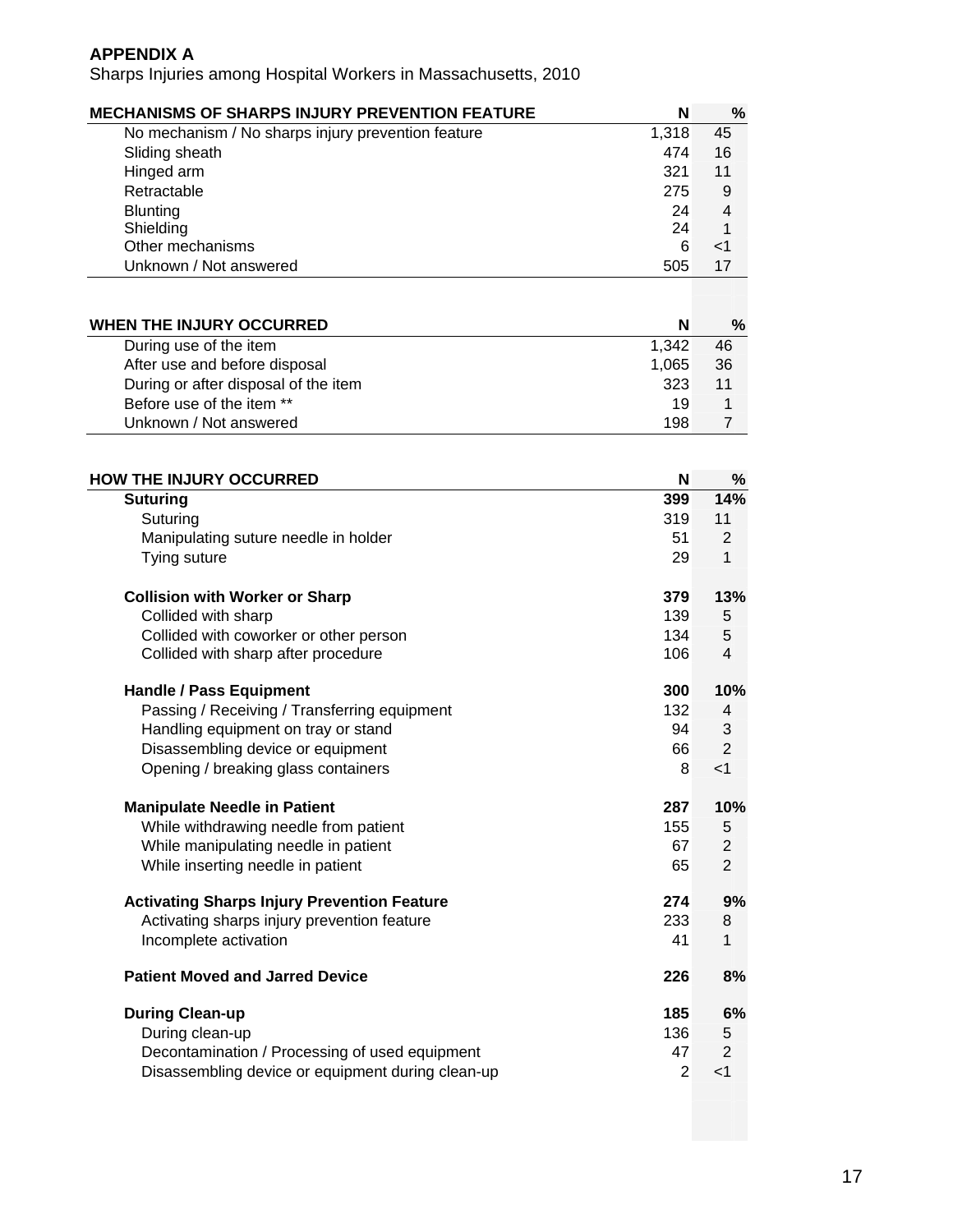Sharps Injuries among Hospital Workers in Massachusetts, 2010

| <b>HOW THE INJURY OCCURRED</b>                                                                          | N              | $\%$           |
|---------------------------------------------------------------------------------------------------------|----------------|----------------|
| <b>During Sharps Disposal</b>                                                                           | 179            | 6%             |
| While placing sharp in container, injured by sharp being disposed                                       | 45             | $\overline{2}$ |
| In transit to disposal                                                                                  | 31             | 1              |
| Collided with sharp during / after disposal                                                             | 24             | 1              |
| Protruding from opened container                                                                        | 19             | 1              |
| Overfilled sharps container                                                                             | 18             | 1              |
| While placing sharp in container, injured by sharp (unclear if sharp in                                 | 14             | $<$ 1          |
| container or being disposed)                                                                            | 12             | $<$ 1          |
| While placing sharp in container, injured by sharp already in container<br>While manipulating container | 11             | $<$ 1          |
| Struck by detached IV line needle during / after disposal                                               | $\mathbf 1$    | $<$ 1          |
| Punctured sharps container                                                                              | $\overline{2}$ | $<$ 1          |
| Sharp object dropped during / after disposal                                                            | $\overline{2}$ | $<$ 1          |
| <b>Improper Disposal</b>                                                                                | 164            | 6%             |
| Left on table / tray                                                                                    | 45             | 2              |
| In trash                                                                                                | 45             | $\overline{2}$ |
| On floor                                                                                                | 16             | $\mathbf{1}$   |
| Left in bed / mattress                                                                                  | 14             | < 1            |
| In linen / laundry                                                                                      | 13             | $<$ 1          |
| In pocket / clothing                                                                                    | 5              | $<$ 1          |
| Other improper disposal                                                                                 | 26             | 1              |
| <b>Recap Needle</b>                                                                                     | 61             | 2%             |
| Recapping                                                                                               | 51             | $\overline{2}$ |
| Cap fell off after recapping                                                                            | 5              | $<$ 1          |
| Removing cap after recapping                                                                            | 5              | $<$ 1          |
| <b>Failure to Activate Safety Device</b>                                                                | 73             | 2%             |
| <b>Device Malfunction</b>                                                                               | 56             | 2%             |
| <b>Access IV Line</b>                                                                                   | 39             | 1%             |
| While withdrawing needle from line                                                                      | 23             | 1              |
| While inserting needle in line                                                                          | 9              | <1             |
| While manipulating needle in line                                                                       | $\mathbf 5$    | $<$ 1          |
| Struck by detached IV line needle                                                                       | $\overline{2}$ | $<$ 1          |
| <b>Before Use of the Item</b>                                                                           | 18             | 1%             |
| <b>Other</b>                                                                                            | 262            | 9%             |
| Sharp object dropped                                                                                    | 65             | 2              |
| Incising                                                                                                | 56             | 2              |
| Transferring blood / bodily fluids into specimen container                                              | 22             | 1              |
| Processing specimens                                                                                    | 21             | 1              |
| Sharp object dropped after procedure                                                                    | 11             | $<$ 1          |
| Palpating / Exploring                                                                                   | 5              | $<$ 1          |
| Other                                                                                                   | 82             | 3              |
| <b>Unknown / Not answered</b>                                                                           | 45             | 2%             |
| <b>STATE TOTAL</b>                                                                                      | 2,947          | 100%           |

\*\* Sharps injury is considered an exposure incident if the worker is injured with a clean sharp or device (before use) through contaminated gloves or other contaminated mediums.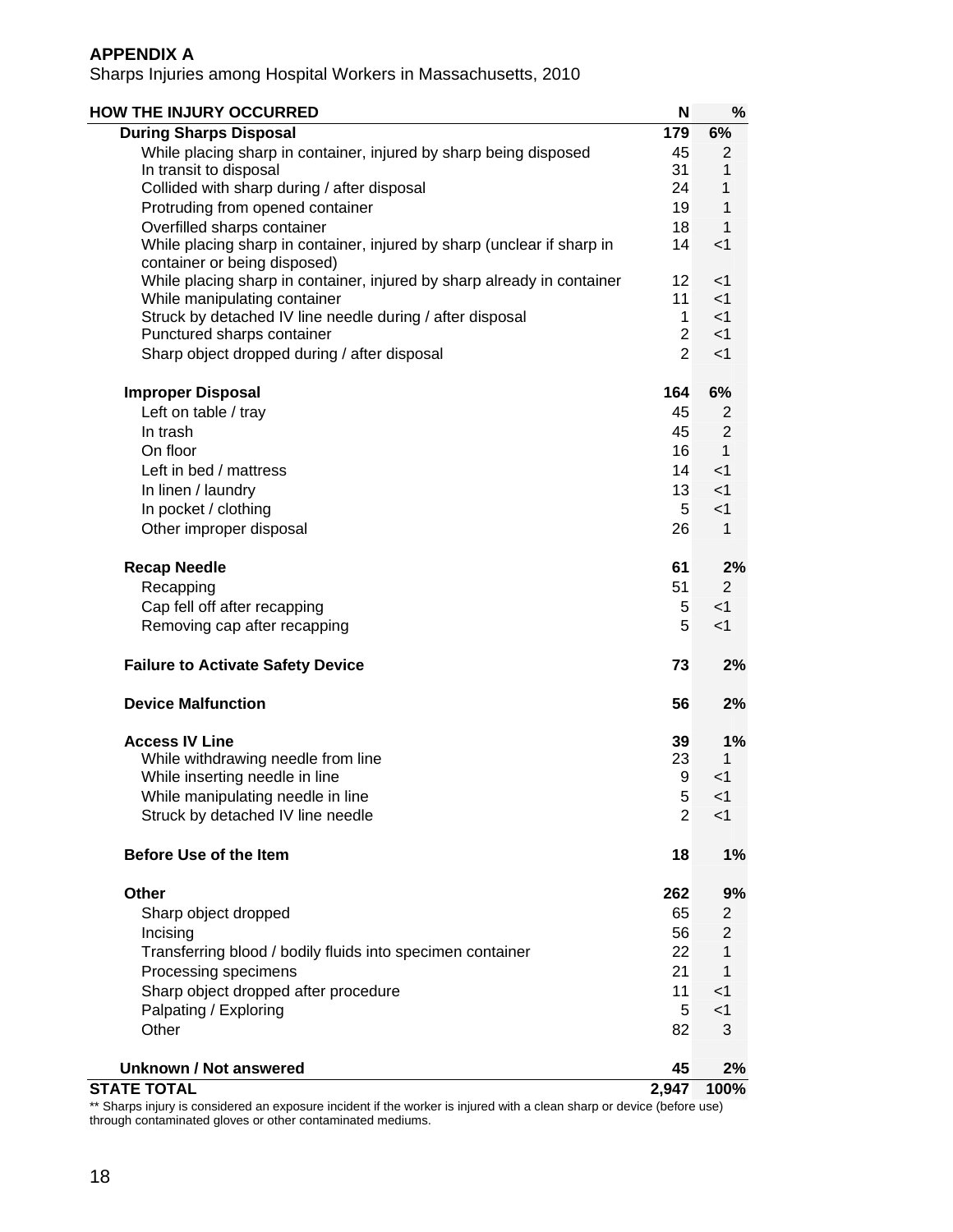Sharps Injuries among Hospital Workers in Massachusetts, 2010

Sharps Injuries among Hospital Workers by Device and Presence of Sharps Injury Prevention Features

| Device                                 | No<br>Sharps Injury<br>Prevention<br>Features |    |       | Sharps Injury<br>Prevention<br>Features |     | Unknown |       | Total |
|----------------------------------------|-----------------------------------------------|----|-------|-----------------------------------------|-----|---------|-------|-------|
|                                        | N                                             | %  | N     | %                                       | N   | %       | N     | %     |
| Hypodermic Needle / syringe            | 201                                           | 24 | 620   | 73                                      | 28  | 3       | 849   | 100%  |
| <b>Suture Needle</b>                   | 651                                           | 94 | 19    | 3                                       | 20  | 3       | 690   | 100%  |
| Scalpel Blade                          | 167                                           | 70 | 54    | 23                                      | 17  | 7       | 238   | 100%  |
| <b>Winged Steel Needle</b>             | 9                                             | 4  | 224   | 95                                      | 3   | 1       | 236   | 100%  |
| Vacuum tube collection holder / needle | 25                                            | 22 | 86    | 75                                      | 4   | 3       | 115   | 100%  |
| Other Hollow bore needle               | 121                                           | 39 | 160   | 52                                      | 26  | 8       | 307   | 100%  |
| Other                                  | 384                                           | 75 | 32    | 6                                       | 96  | 19      | 512   | 100%  |
| Total                                  | 1,558                                         | 53 | 1.195 | 41                                      | 194 | 7       | 2.947 | 100%  |

Sharps Injuries among Hospital workers by Procedure and Presence of Sharps Injury Prevention Features

| Procedure                                                                                                                                        |                    | No<br>Sharps Injury<br>Prevention<br>Features |                       | Sharps Injury<br>Prevention<br>Features | Unknown                       |                   | Total                 |                              |
|--------------------------------------------------------------------------------------------------------------------------------------------------|--------------------|-----------------------------------------------|-----------------------|-----------------------------------------|-------------------------------|-------------------|-----------------------|------------------------------|
|                                                                                                                                                  | N                  | $\%$                                          | N                     | %                                       | N                             | %                 | N                     | %                            |
| <b>Injection Procedures</b>                                                                                                                      |                    |                                               |                       |                                         |                               |                   |                       |                              |
| Subcutaneous Injection                                                                                                                           | 105                | 20                                            | 419                   | 78                                      | 11                            | $\overline{2}$    | 535                   | 100%                         |
| Intramuscular Injection                                                                                                                          | 19                 | 18                                            | 86                    | 80                                      | $\overline{2}$                | $\overline{2}$    | 107                   | 100%                         |
| Other Injections                                                                                                                                 | 33                 | 52                                            | 28                    | 44                                      | 3                             | 5                 | 64                    | 100%                         |
| <b>Blood Procedures</b><br>Percutaneous venous puncture<br>Finger stick / Heel stick<br>Percutaneous arterial puncture<br>Other blood procedures | 20<br>33<br>9<br>8 | $\overline{7}$<br>69<br>19<br>20              | 258<br>11<br>35<br>28 | 91<br>23<br>73<br>68                    | 6<br>4<br>4<br>$\overline{5}$ | 2<br>8<br>8<br>12 | 284<br>48<br>48<br>41 | 100%<br>100%<br>100%<br>100% |
| Line Procedures                                                                                                                                  |                    |                                               |                       |                                         |                               |                   |                       |                              |
| To insert peripheral IV or set up<br>heparin lock                                                                                                | 18                 | 16                                            | 91                    | 81                                      | $\overline{4}$                | 4                 | 113                   | 100%                         |
| To insert central line                                                                                                                           | 21                 | 49                                            | 21                    | 49                                      | 1                             | 2                 | 43                    | 100%                         |
| Other line procedures                                                                                                                            | 57                 | 37                                            | 89                    | 58                                      | $\overline{7}$                | 5                 | 153                   | 100%                         |
| Other procedures                                                                                                                                 | 1,235              | 82                                            | 129                   | 9                                       | 147                           | 10                | 1,511                 | 100%                         |
| Total                                                                                                                                            | 1,558              | 53                                            | 1,195                 | 41                                      | 194                           | $\overline{7}$    | 2,947                 | 100%                         |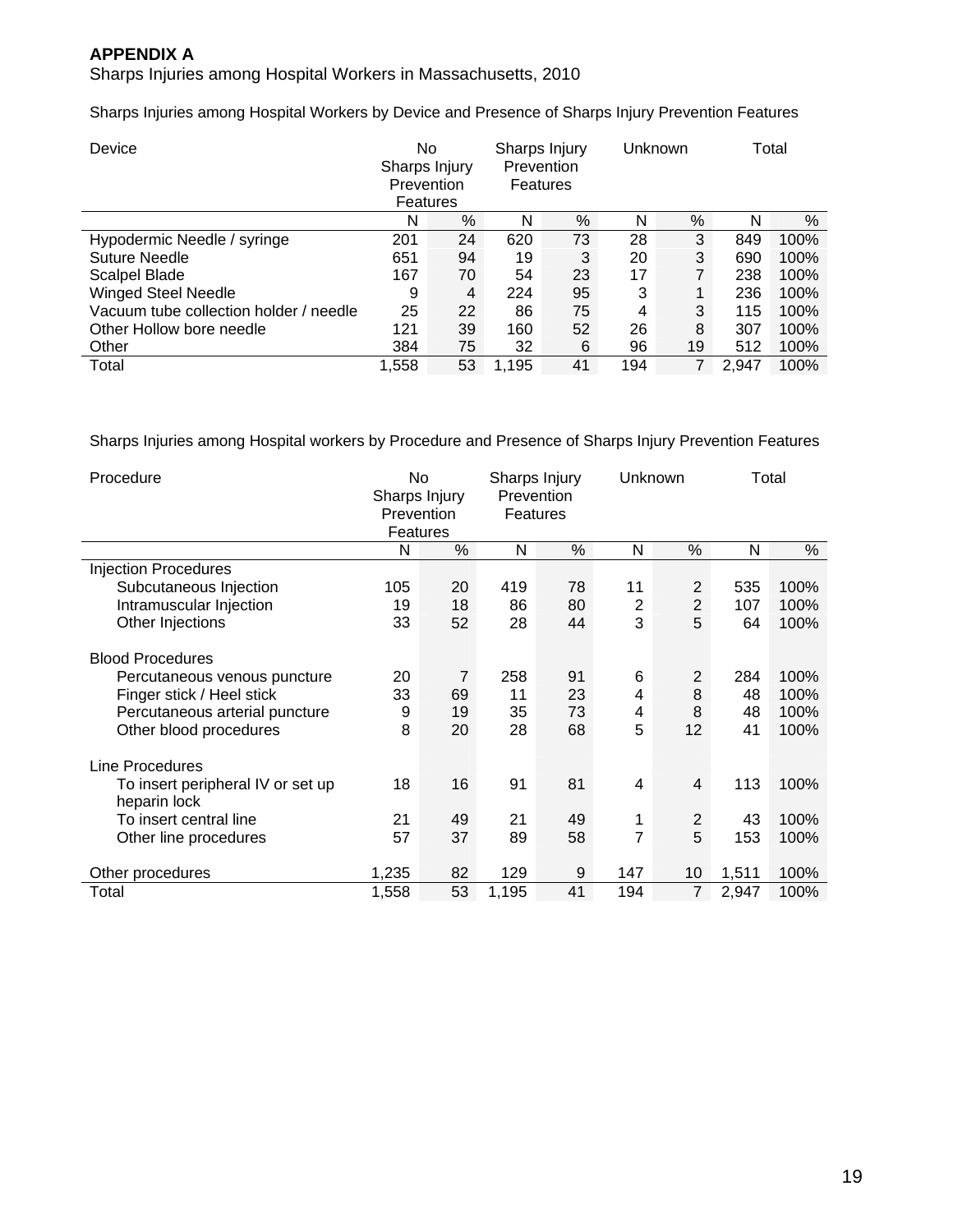## **APPENDIX B**

Sharps Injuries among Hospital Workers by Number of Licensed Hospital Beds, Massachusetts, 2010

|                                            | Hospital size <sup>^</sup><br>101-300<br>$<$ 100 beds<br><b>Beds</b> |                |                |                     |       | > 300 beds All Hospitals |              |                |
|--------------------------------------------|----------------------------------------------------------------------|----------------|----------------|---------------------|-------|--------------------------|--------------|----------------|
|                                            |                                                                      | 28 hospitals   | 54 hospitals   |                     |       | 16 hospitals             | 98 hospitals |                |
|                                            | N                                                                    | %              | N              | %                   | N     | %                        | N            | %              |
| <b>STATE TOTAL</b>                         | 221                                                                  | 100 %          |                | 927 100% 1,799 100% |       |                          |              | 2,947 100 %    |
| <b>WORK STATUS OF INJURED WORKER</b>       |                                                                      |                |                |                     |       |                          |              |                |
| Employee                                   | 196                                                                  | 90             | 791            | 85                  | 1,609 | 89                       | 2,596        | 88 %           |
| Non-Employee Practitioner                  | 15                                                                   | 7              | 108            | 12                  | 112   | 6                        | 235          | 8              |
| <b>Student</b>                             | $\overline{2}$                                                       | 1              | 18             | $\overline{2}$      | 73    | 4                        | 93           | 3              |
| Temporary / Contract Worker                | 6                                                                    | 3              | 3              | $<$ 1               | 0     | $\mathbf 0$              | 9            | $<$ 1          |
| Other                                      | $\mathbf 0$                                                          | $\mathbf 0$    | $\overline{7}$ | 1                   | 3     | $<$ 1                    | 10           | $<$ 1          |
| Unknown / Not answered / Nonclassifiable   | $\Omega$                                                             | $\overline{0}$ | 3              | $<$ 1               | 1     | $<$ 1                    | 4            | $<$ 1          |
|                                            |                                                                      |                |                |                     |       |                          |              |                |
| <b>OCCUPATION</b>                          |                                                                      |                |                |                     |       |                          |              |                |
| Physician                                  | 67                                                                   | 31             | 192            | 21                  | 819   | 46                       | 1,078        | 37 %           |
| <b>Nurse</b>                               | 97                                                                   | 44             | 391            | 42                  | 574   | 32                       | 1,060        | 36             |
| Technician                                 | 39                                                                   | 18             | 234            | 25                  | 238   | 13                       | 511          | 17             |
| <b>Support Services</b>                    | 4                                                                    | $\overline{2}$ | 44             | 5                   | 71    | 4                        | 119          | 4              |
| <b>Other Medical Staff</b>                 | $\overline{7}$                                                       | 3              | 43             | 5                   | 45    | 3                        | 95           | 3              |
| <b>Dental Staff</b>                        | $\boldsymbol{0}$                                                     | $\mathbf 0$    | 3              | $<$ 1               | 11    | 1                        | 14           | $<$ 1          |
| Other                                      | 7                                                                    | 3              | 22             | $\overline{2}$      | 31    | $\overline{2}$           | 60           | $\overline{2}$ |
| Unknown / Not answered / Nonclassifiable   | $\overline{0}$                                                       | $\overline{0}$ | 1              | $<$ 1               | 9     | 1                        | 10           | $<$ 1          |
| DEPARTMENT WHERE INJURY OCCURRED           |                                                                      |                |                |                     |       |                          |              |                |
| Operating and Procedure Rooms              | 99                                                                   | 45             | 370            | 40                  | 863   | 48                       | 1,332        | 45 %           |
| <b>Inpatient Units</b>                     | 35                                                                   | 16             | 249            | 27                  | 286   | 16                       | 570          | 19             |
| <b>Intensive Care Units</b>                | 5                                                                    | $\overline{2}$ | 54             | 6                   | 218   | 12                       | 277          | 9              |
| <b>Emergency Department</b>                | 29                                                                   | 13             | 97             | 10                  | 124   | $\overline{7}$           | 250          | 8              |
| Outpatient areas                           | 18                                                                   | 8              | 51             | 5                   | 93    | 5                        | 162          | 5              |
| Laboratories                               | 16                                                                   | $\overline{7}$ | 38             | 4                   | 72    | 4                        | 126          | 4              |
| Other areas                                | 16                                                                   | $\overline{7}$ | 67             | $\overline{7}$      | 128   | $\overline{7}$           | 211          | $\overline{7}$ |
| Unknown / Not answered / Nonclassifiable   | 1                                                                    | $<$ 1          | 4              | $<$ 1               | 14    | 1                        | 19           | 1              |
|                                            |                                                                      |                |                |                     |       |                          |              |                |
| <b>PROCEDURE FOR WHICH DEVICE WAS USED</b> |                                                                      |                |                |                     |       |                          |              |                |
| Suturing                                   | 47                                                                   | 21             | 167            | 18                  | 508   | 28                       |              | 722 24 %       |
| Injection                                  | 57                                                                   | 26             | 249            | 27                  | 400   | 22                       | 706          | 24             |
| <b>Blood Procedures</b>                    | 29                                                                   | 13             | 192            | 21                  | 200   | 11                       | 421          | 14             |
| Line Procedures                            | 27                                                                   | 12             | 87             | 9                   | 195   | 11                       | 309          | 10             |
| Making the Incision                        | 23                                                                   | 11             | 66             | $\overline{7}$      | 173   | 10                       | 262          | 9              |
| To Obtain Body Fluid or Tissue Sample      | 4                                                                    | $\overline{2}$ | 25             | 3                   | 71    | 4                        | 100          | 3              |
| <b>Dental Procedures</b>                   | $\Omega$                                                             | 0              | 1              | $<$ 1               | 13    | 1                        | 14           | $<$ 1          |
| Other                                      | 22                                                                   | 10             | 87             | 9                   | 163   | 9                        | 272          | 9              |
| Unknown / Not answered / Nonclassifiable   | 10                                                                   | 5              | 56             | 6                   | 75    | 4                        | 141          | 5              |

^ Information on the number of licensed beds is obtained from the MDPH Division of Health Care Quality.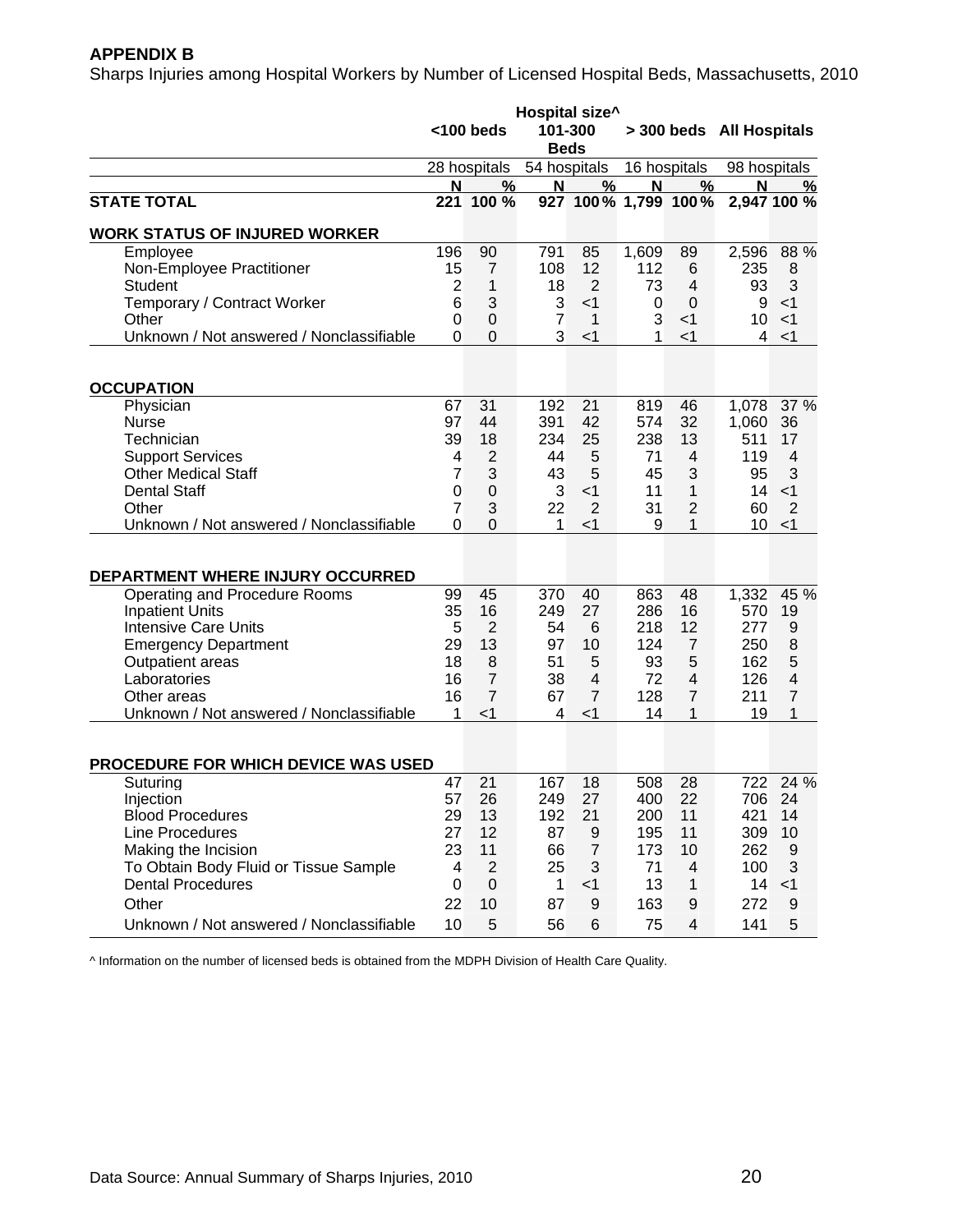## **APPENDIX B**

Sharps Injuries among Hospital Workers by Number of Licensed Hospital Beds, Massachusetts, 2010

|                                                       | Hospital size^<br>$<$ 100 beds<br>101-300<br><b>Beds</b> |                  |                |                     | > 300 beds All Hospitals |                |              |                  |
|-------------------------------------------------------|----------------------------------------------------------|------------------|----------------|---------------------|--------------------------|----------------|--------------|------------------|
|                                                       |                                                          | 28 hospitals     | 54 hospitals   |                     |                          | 16 hospitals   | 98 hospitals |                  |
|                                                       | N                                                        | %                | Ν              | $\%$                | N                        | %              | N            | %                |
| <b>STATE TOTAL</b>                                    | 221                                                      | 100 %            |                | 927 100% 1,799 100% |                          |                |              | 2,947 100 %      |
| DEVICE INVOLVED IN THE INJURY                         |                                                          |                  |                |                     |                          |                |              |                  |
| Hypodermic needles / syringe                          | 61                                                       | 28               | 299            | 32                  | 489                      | 27             | 849          | 29 %             |
| <b>Suture Needle</b>                                  | 43                                                       | 20               | 166            | 18                  | 481                      | 27             | 690          | 23               |
| <b>Scalpel Blade</b>                                  | 21                                                       | 10               | 55             | 6                   | 162                      | 9              | 238          | 8                |
| <b>Winged Steel Needle</b>                            | 13                                                       | 6                | 121            | 13                  | 102                      | 6              | 236          | 8                |
| Vacuum Tube Collection Holder / Needle                | 13                                                       | 6                | 50             | 5                   | 52                       | 3              | 115          | $\overline{4}$   |
| Glass                                                 | 3                                                        | 1                | $\overline{7}$ | 1                   | 8                        | $<$ 1          | 19           | $\mathbf 1$      |
| Dental Device or Item                                 | 0                                                        | $\overline{0}$   | 1              | $<$ 1               | 8                        | $<$ 1          | 9            | $<$ 1            |
| <b>Other Hollow Bore Needle</b>                       | 31                                                       | 14               | 77             | 8                   | 199                      | 11             | 307          | 10               |
| Other                                                 | 30                                                       | 14               | 129            | 14                  | 263                      | 15             | 422          | 14               |
| Unknown / Not answered / Nonclassifiable              | 4                                                        | $\overline{2}$   | 25             | 3                   | 33                       | 2              | 62           | $\overline{2}$   |
| <b>SHARPS INJURY PREVENTION FEATURE</b>               |                                                          |                  |                |                     |                          |                |              |                  |
| No                                                    | 118                                                      | 53               | 382            | 41                  | 1,058                    | 59             | 1,558        | 53 %             |
| Yes                                                   | 92                                                       | 42               | 485            | 52                  | 618                      | 34             | 1,195        | 41               |
| Unknown / Not answered                                | 11                                                       | 5                | 60             | 6                   | 123                      | $\overline{7}$ | 194          | 7                |
| <b>MECHANISMS OF SHARPS INJURY PREVENTION FEATURE</b> |                                                          |                  |                |                     |                          |                |              |                  |
| No mechanism / No sharps injury prev fea.             | 115                                                      | 52               | 327            | 35                  | 894                      | 50             | 1336         | 45 %             |
| Sliding sheath                                        | 52                                                       | 24               | 217            | 23                  | 205                      | 11             | 474          | 16               |
| Hinged arm                                            | 17                                                       | 8                | 127            | 14                  | 177                      | 10             | 321          | 11               |
| Retractable                                           | 18                                                       | 8                | 95             | 10                  | 162                      | 9              | 275          | 9                |
| <b>Blunting</b>                                       | 0                                                        | $\mathbf 0$      | 17             | $\overline{2}$      | $\overline{7}$           | $<$ 1          | 24           | 1                |
| Shielding                                             | 1                                                        | $<$ 1            | 22             | $\overline{2}$      | 1                        | $<$ 1          | 24           | 1                |
| Other mechanisms                                      | $\overline{2}$                                           | 1                | $\overline{2}$ | $<$ 1               | $\overline{2}$           | $<$ 1          | 6            | $<$ 1            |
| Unknown / Not answered                                | 16                                                       | 7                | 116            | 13                  | 317                      | 18             | 449          | 15               |
|                                                       |                                                          |                  |                |                     |                          |                |              |                  |
| WHEN THE INJURY OCCURRED                              |                                                          |                  |                |                     |                          |                |              |                  |
| During Use of the Item                                | 103                                                      | 47               | 389            | 42                  | 850                      | 47             | 1,342        | 46 %             |
| After Use / Before Disposal                           | 80                                                       | 36               | 360            | 39                  | 625                      | 35             | 1,065        | 36               |
| During or After Disposal of the Item                  | 20                                                       | 10               | 119            | 13                  | 184                      | 10             | 323          | 11               |
| Before Use of the Item                                | $\overline{2}$                                           | $<$ 1            | 5              | $<$ 1               | 12                       | 1              | 19           | 1                |
| Unknown / Not answered / Nonclassifiable              | 16                                                       | $\overline{7}$   | 120            | 13                  | 351                      | 7              | 198          | 7                |
| <b>HOW THE INJURY OCCURRED</b>                        |                                                          |                  |                |                     |                          |                |              |                  |
| Suturing                                              | 30                                                       | 14               | 81             | $\boldsymbol{9}$    | 288                      | 16             | 399          | 14 %             |
| Collision with Worker or Sharp                        | 38                                                       | 17               | 100            | 11                  | 241                      | 13             | 379          | 13               |
| Handle / Pass Equipment                               | 19                                                       | 9                | 87             | 9                   | 194                      | 11             | 300          | 10               |
| Manipulate Needle in Patient                          | 14                                                       | 6                | 112            | 12                  | 161                      | 9              | 287          | 10               |
| <b>Activate Safety Device</b>                         | 19                                                       | $\boldsymbol{9}$ | 124            | 13                  | 131                      | $\overline{7}$ | 274          | 9                |
| Patient Moved / Jarred Device                         | 19                                                       | $\boldsymbol{9}$ | 85             | $\boldsymbol{9}$    | 122                      | $\overline{7}$ | 226          | 8                |
| During Clean-up                                       | 15                                                       | $\overline{7}$   | 59             | $\,6$               | 111                      | 6              | 185          | $\,$ 6 $\,$      |
| During Sharps Disposal                                | 14                                                       | 6                | 56             | $\,6$               | 109                      | 6              | 179          | $\,$ 6 $\,$      |
| Improper Disposal                                     | $\overline{7}$                                           | 3                | 64             | $\overline{7}$      | 92                       | 5              | 164          | $\,$ 6 $\,$      |
| <b>Failure to Activate Safety Device</b>              | $\overline{7}$                                           | 3                | 30             | $\sqrt{3}$          | 36                       | $\overline{c}$ | 73           | $\overline{c}$   |
| Recap Needle                                          | 5                                                        | $\overline{2}$   | 17             | $\overline{c}$      | 39                       | $\overline{2}$ | 61           | $\overline{c}$   |
| <b>Device Malfunction</b>                             | 5                                                        | $\overline{2}$   | 30             | 3                   | 21                       | 1              | 56           | $\overline{2}$   |
| Access IV Line                                        | $\mathbf{1}$                                             | $<$ 1            | 5              | $\mathbf{1}$        | 33                       | $\overline{2}$ | 39           | $\mathbf{1}$     |
| Before Use of Item                                    | $\overline{2}$                                           | $\mathbf{1}$     | 5              | $\mathbf{1}$        | 11                       | $\mathbf{1}$   | 18           | $\mathbf{1}$     |
| Other                                                 | 21                                                       | 10               | 60             | $\,6$               | 182                      | 10             | 262          | $\boldsymbol{9}$ |
| Unknown / Not answered / Nonclassifiable              | 3                                                        | $\mathbf{1}$     | 14             | $\overline{c}$      | 28                       | $\overline{2}$ | 45           | $\overline{2}$   |

^ Information on the number of licensed beds is obtained from the MDPH Division of Health Care Quality.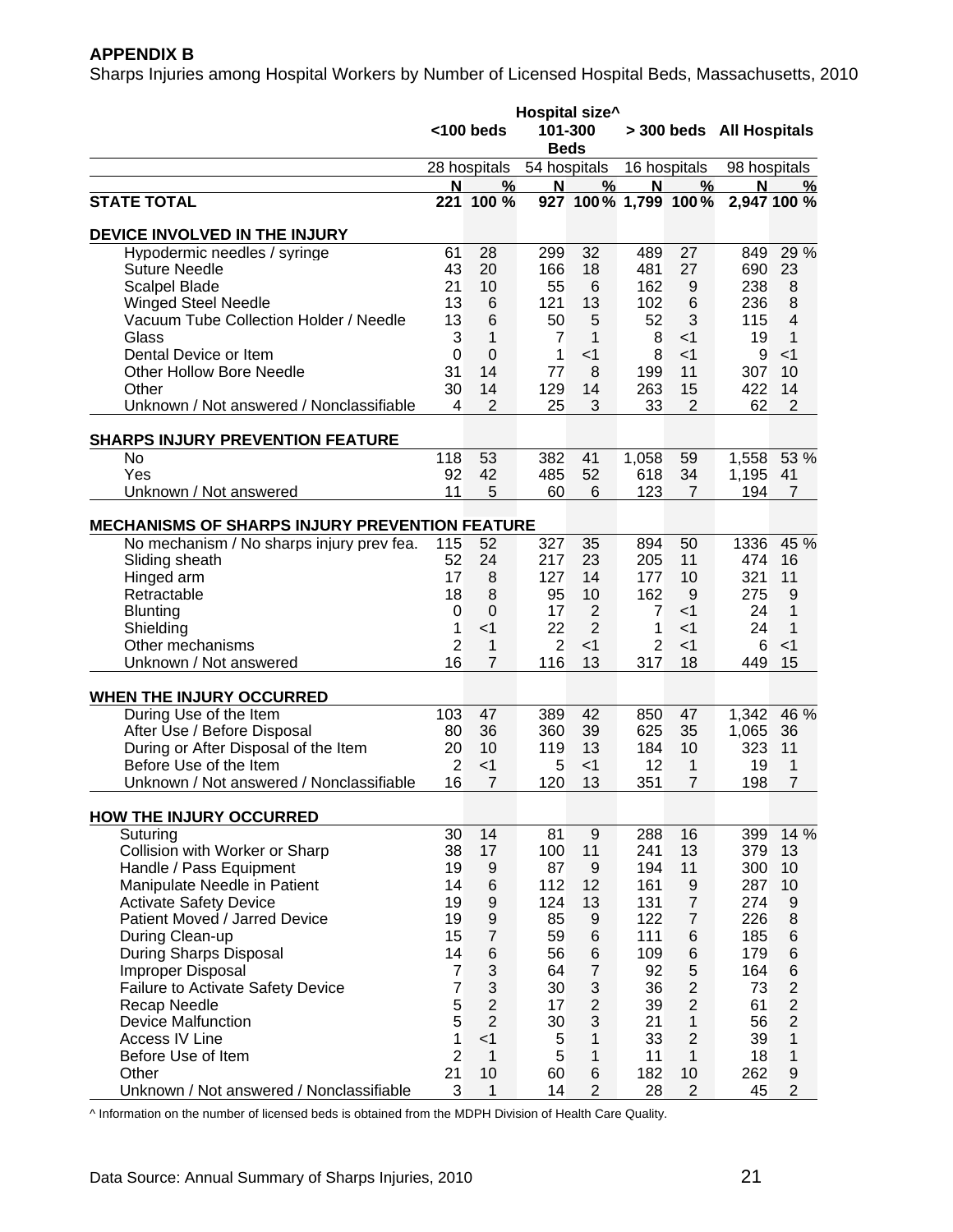#### **APPENDIX C**

Sharps Injuries among Hospital Workers by Hospital Teaching Status, Massachusetts, 2010

|                                          | <b>Teaching Status^</b> |                 |                  |                 |                                   |                |  |  |
|------------------------------------------|-------------------------|-----------------|------------------|-----------------|-----------------------------------|----------------|--|--|
|                                          | <b>Teaching</b>         |                 |                  |                 | <b>Non-teaching All Hospitals</b> |                |  |  |
|                                          | 21 hospitals            |                 | 77 hospitals     |                 | 98 hospitals                      |                |  |  |
|                                          | N                       | %               | N                | $\frac{9}{6}$   | N                                 | %              |  |  |
| <b>STATE TOTAL</b>                       | 1,927                   | 100%            | 1,020            | 100%            |                                   | 2,947 100 %    |  |  |
| <b>WORK STATUS OF INJURED WORKER</b>     |                         |                 |                  |                 |                                   |                |  |  |
| Employee                                 | 1,749                   | 91              | 847              | 83              | 2,596                             | 88 %           |  |  |
| Non-Employee Practitioner                | 91                      | 5               | 144              | 14              | 235                               | 8              |  |  |
| <b>Student</b>                           | 75                      | 4               | 18               | 2               | 93                                | 3              |  |  |
| Temp / Contract                          | 1                       | $<$ 1           | 8                | $\mathbf{1}$    | 9                                 | $<$ 1          |  |  |
| Other                                    | 9                       | $<$ 1           | $\mathbf{1}$     | $<$ 1           | 10 <sup>1</sup>                   | $<$ 1          |  |  |
| Unknown / Not answered / Nonclassifiable | $\overline{2}$          | $<$ 1           | $\overline{2}$   | $<$ 1           | 4                                 | $<$ 1          |  |  |
|                                          |                         |                 |                  |                 |                                   |                |  |  |
| <b>OCCUPATION</b><br>Physician           |                         | 45              | 214              | 21              | 1,078                             | 37 %           |  |  |
|                                          | 864<br>611              |                 | 449              |                 |                                   |                |  |  |
| Nurse                                    |                         | 32              |                  | 44              | 1,060                             | 36             |  |  |
| Technician                               | 273                     | 14              | 238              | 24              | 511                               | 17             |  |  |
| <b>Support Services</b>                  | 67                      | 3               | 52               | 5               | 119                               | 4              |  |  |
| <b>Other Medical Staff</b>               | 53                      | 3               | 42               | 4               | 95                                | 3              |  |  |
| <b>Dental Staff</b>                      | 13                      | 1               | $\mathbf{1}$     | <1              | 14                                | $<$ 1          |  |  |
| Other                                    | 38                      | $\overline{2}$  | 22               | $\overline{2}$  | 60                                | $\overline{2}$ |  |  |
| Unknown / Not answered / Nonclassifiable | 8                       | $<$ 1           | $\overline{2}$   | $<$ 1           | 10 <sup>°</sup>                   | $<$ 1          |  |  |
| DEPARTMENT WHERE INJURY OCCURRED         |                         |                 |                  |                 |                                   |                |  |  |
| Operating and Procedure Rooms            | 949                     | 49              | 383              | 38              | 1,332                             | 45%            |  |  |
| <b>Inpatient Units</b>                   | 313                     | 16              | 257              | 25              | 570                               | 19             |  |  |
| <b>Intensive Care Units</b>              | 217                     | 11              | 60               | 6               | 277                               | $\mathsf 9$    |  |  |
| <b>Emergency Department</b>              | 131                     | $\overline{7}$  | 119              | 12              | 250                               | 8              |  |  |
| Outpatient areas                         | 98                      | 5               | 64               | 6               | 162                               | 5              |  |  |
| Laboratories                             | 84                      | 4               | 42               | 4               | 126                               | $\overline{4}$ |  |  |
| Other areas                              | 119                     | 6               | 92               | 9               | 211                               | $\overline{7}$ |  |  |
| Unknown / Not answered / Nonclassifiable | 16                      | 1               | 3                | $<$ 1           | 19                                | 1              |  |  |
|                                          |                         |                 |                  |                 |                                   |                |  |  |
| PROCEDURE FOR WHICH DEVICE WAS USED      |                         |                 |                  |                 |                                   |                |  |  |
| Suturing                                 | 544                     | $\overline{28}$ | $\overline{178}$ | $\overline{17}$ | $\overline{722}$                  | 24%            |  |  |
| Injection                                | 392                     | 20              | 314              | 31              | 706                               | 24             |  |  |
| <b>Blood Procedures</b>                  | 230                     | 12              | 191              | 19              | 421                               | 14             |  |  |
| Line Procedures                          | 202                     | 10              | 107              | 10              | 309                               | 10             |  |  |
| Making the Incision                      | 186                     | 10              | 76               | 7               | 262                               | 9              |  |  |
| To Obtain Body Fluid or Tissue Sample    | 73                      | 4               | 27               | 3               | 100                               | 3              |  |  |
| <b>Dental Procedures</b>                 | 13                      | 1               | 1                | <1              | 14                                | $<$ 1          |  |  |
| Other                                    | 199                     | 10              | 73               | 7               | 272                               | 9              |  |  |
| Unknown / Not answered / Nonclassifiable | 88                      | 5               | 53               | 5               | 141                               | 5              |  |  |

^ Information on hospitals' teaching status is obtained from the Massachusetts Division of Health Care Finance and Policy.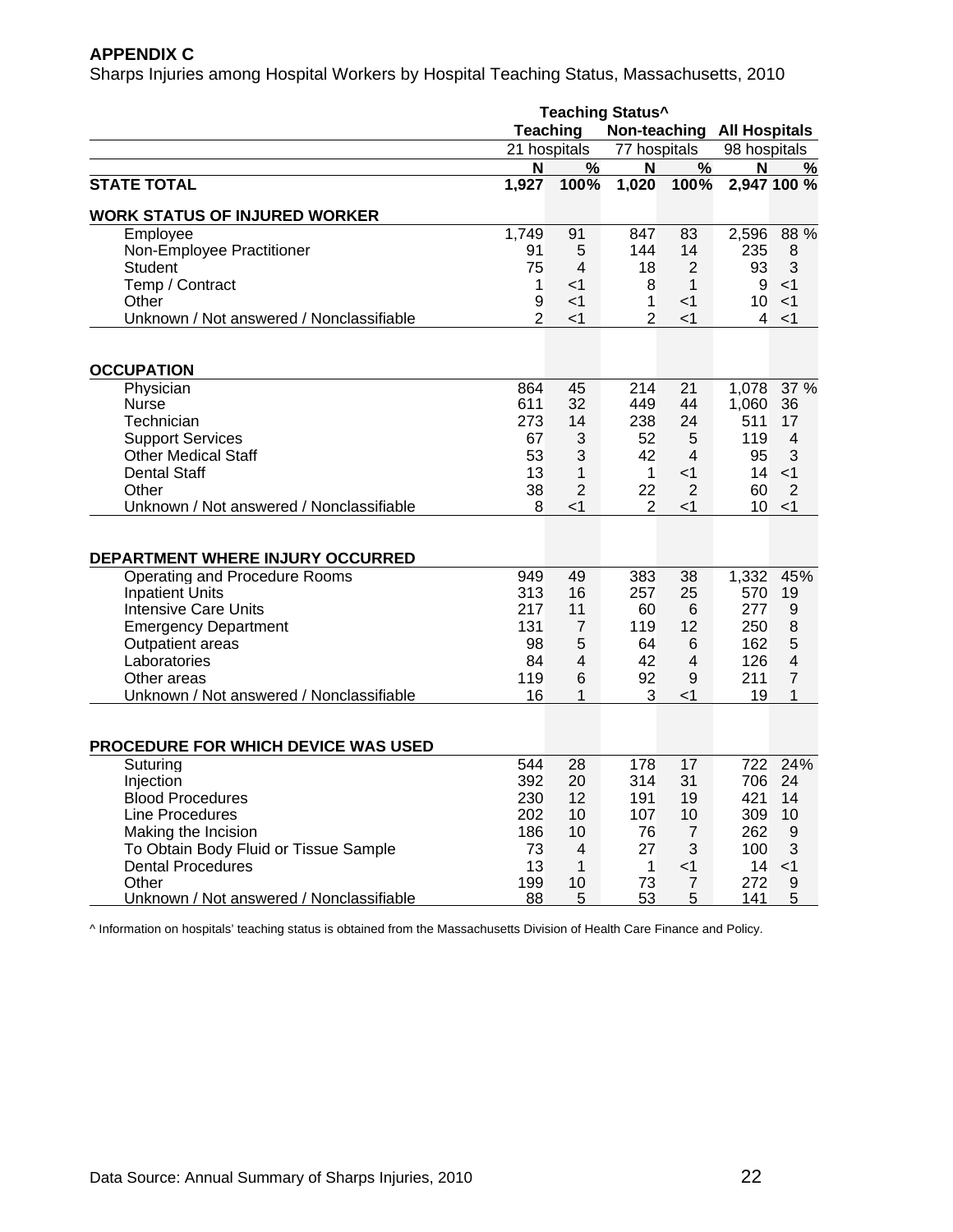## **APPENDIX C**

Sharps Injuries among Hospital Workers by Hospital Teaching Status, Massachusetts, 2010

|                                                                | <b>Teaching Status^</b> |                |                 |                                   |                |                     |
|----------------------------------------------------------------|-------------------------|----------------|-----------------|-----------------------------------|----------------|---------------------|
|                                                                | <b>Teaching</b>         |                |                 | <b>Non-teaching All Hospitals</b> |                |                     |
|                                                                | 21 hospitals            |                | 77 hospitals    |                                   | 98 hospitals   |                     |
|                                                                | N                       | %              | N               | %                                 | N              | %                   |
| <b>STATE TOTAL</b>                                             |                         | 1,927, 100%    | 1,020           | 100%                              |                | 2,947 100%          |
| DEVICE INVOLVED IN THE INJURY                                  |                         |                |                 |                                   |                |                     |
| Hypodermic needles / syringe                                   | 488                     | 25             | 361             | 35                                | 849            | 29%                 |
| <b>Suture Needle</b>                                           | 517                     | 27             | 173             | 17                                | 690            | 23                  |
| <b>Scalpel Blade</b>                                           | 173                     | 9              | 65              | 6                                 | 238            | 8                   |
| <b>Winged Steel Needle</b>                                     | 127                     | $\overline{7}$ | 109             | 11                                | 236            | 8                   |
| Vacuum Tube Collection Holder / Needle                         | 52                      | 3              | 63              | $6\phantom{1}6$                   | 115            | $\overline{4}$      |
| Glass                                                          | 8                       | $<$ 1          | 11              | 1                                 | 19             | $\mathbf{1}$        |
| Dental Device or Item                                          | 8                       | $<$ 1          | $\mathbf 1$     | $<$ 1                             | 9              | $<$ 1               |
| <b>Other Hollow Bore Needle</b>                                | 212                     | 11             | 95              | 9                                 | 307            | 10                  |
| Other                                                          | 306                     | 16             | 116             | 11                                | 422            | 14                  |
| Unknown / Not answered / Nonclassifiable                       | 36                      | $\overline{2}$ | 26              | 3                                 | 62             | $\overline{2}$      |
| <b>SHARPS INJURY PREVENTION FEATURE</b>                        |                         |                |                 |                                   |                |                     |
| No                                                             | 1,135                   | 59             | 423             | 41                                | 1,558          | 53%                 |
| Yes                                                            | 642                     | 33             | 553             | 54                                | 1,195          | 41                  |
| Unknown / Not answered                                         | 150                     | 8              | 44              | $\overline{4}$                    | 194            | $\overline{7}$      |
| <b>MECHANISMS OF SHARPS INJURY PREVENTION FEATURE</b>          |                         |                |                 |                                   |                |                     |
| No mechanism / No sharps injury prevention feature             | 980                     | 51             | 394             | 39                                | 1,374          | 47 %                |
| Sliding sheath                                                 | 201                     | 10             | 273             | 27                                | 474            | 16                  |
| Hinged arm                                                     | 207                     | 11             | 114             | 11                                | 321            | 11                  |
| Retractable                                                    | 152                     | 8              | 123             | 12                                | 275            | 9                   |
| <b>Blunting</b>                                                | 14                      | $\mathbf{1}$   | 10 <sup>°</sup> | $\mathbf{1}$                      | 24             | 1                   |
| Shielding                                                      | 6                       | $<$ 1          | 18              | $\overline{2}$                    | 24             | $\mathbf{1}$        |
| Other mechanisms                                               | 1                       | $<$ 1          | 5               | $<$ 1                             | 6              | $<$ 1               |
| Unknown / Not answered                                         | 366                     | 19             | 83              | 8                                 | 449            | 15                  |
|                                                                |                         |                |                 |                                   |                |                     |
| WHEN THE INJURY OCCURRED<br>During Use of the Item             | 907                     | 47             |                 |                                   |                | 46%                 |
| After Use / Before Disposal                                    | 678                     | 35             | 435<br>387      | 43<br>38                          | 1,342<br>1,065 | 36                  |
|                                                                | 185                     | 10             | 138             |                                   |                |                     |
| During or After Disposal of the Item<br>Before Use of the Item | 11                      |                |                 | 14                                | 323<br>19      | 11                  |
| Unknown / Not answered / Nonclassifiable                       | 146                     | 1<br>8         | 8<br>52         | 1<br>5                            | 198            | 1<br>$\overline{7}$ |
|                                                                |                         |                |                 |                                   |                |                     |
| <b>HOW THE INJURY OCCURRED</b>                                 |                         |                |                 |                                   |                |                     |
| Suturing                                                       | 301                     | 16             | 98              | 10                                | 399            | 14%                 |
| Collision with Worker or Sharp                                 | 268                     | 14             | 111             | 11                                | 379            | 13                  |
| <b>Activate Safety Device</b>                                  | 148                     | 8              | 126             | 12                                | 274            | 9                   |
| Handle / Pass Equipment                                        | 215                     | 11             | 85              | 8                                 | 300            | 10                  |
| Manipulate Needle in Patient                                   | 183                     | 9              | 104             | 10                                | 287            | 10                  |
| Patient Moved / Jarred Device                                  | 115                     | 6              | 111             | 11                                | 226            | 8                   |
| During Clean-up                                                | 131                     | $\overline{7}$ | 54              | 5                                 | 185            | $\,6$               |
| During Sharps Disposal                                         | 116                     | 6              | 63              | $\,6$                             | 179            | $\,6$               |
| Improper Disposal                                              | 93                      | 5              | 71              | $\overline{7}$                    | 164            | $\,6$               |
| <b>Failure to Activate Safety Device</b>                       | 32                      | $\overline{c}$ | 41              | $\overline{\mathbf{4}}$           | 73             | $\overline{c}$      |
| Recap Needle                                                   | 36                      | $\overline{c}$ | 25              | $\mathbf 2$                       | 61             | $\overline{2}$      |
| <b>Device Malfunctioned</b>                                    | 22                      | $\mathbf{1}$   | 34              | 3                                 | 56             | $\overline{2}$      |
| Access IV Line                                                 | 32                      | $\overline{2}$ | $\overline{7}$  | $\mathbf{1}$                      | 39             | $\mathbf{1}$        |
| Before Use of Item                                             | 10                      | $\mathbf{1}$   | 8               | $\mathbf{1}$                      | 18             | 1                   |
| Other                                                          | 194                     | 10             | 68              | $\overline{7}$                    | 262            | $\boldsymbol{9}$    |
| Unknown / Not answered / Nonclassifiable                       | 31                      | $\overline{2}$ | 14              | 1                                 | 45             | 1                   |

^ Information on hospitals' teaching status is obtained from the Massachusetts Division of Health Care Finance and Policy.